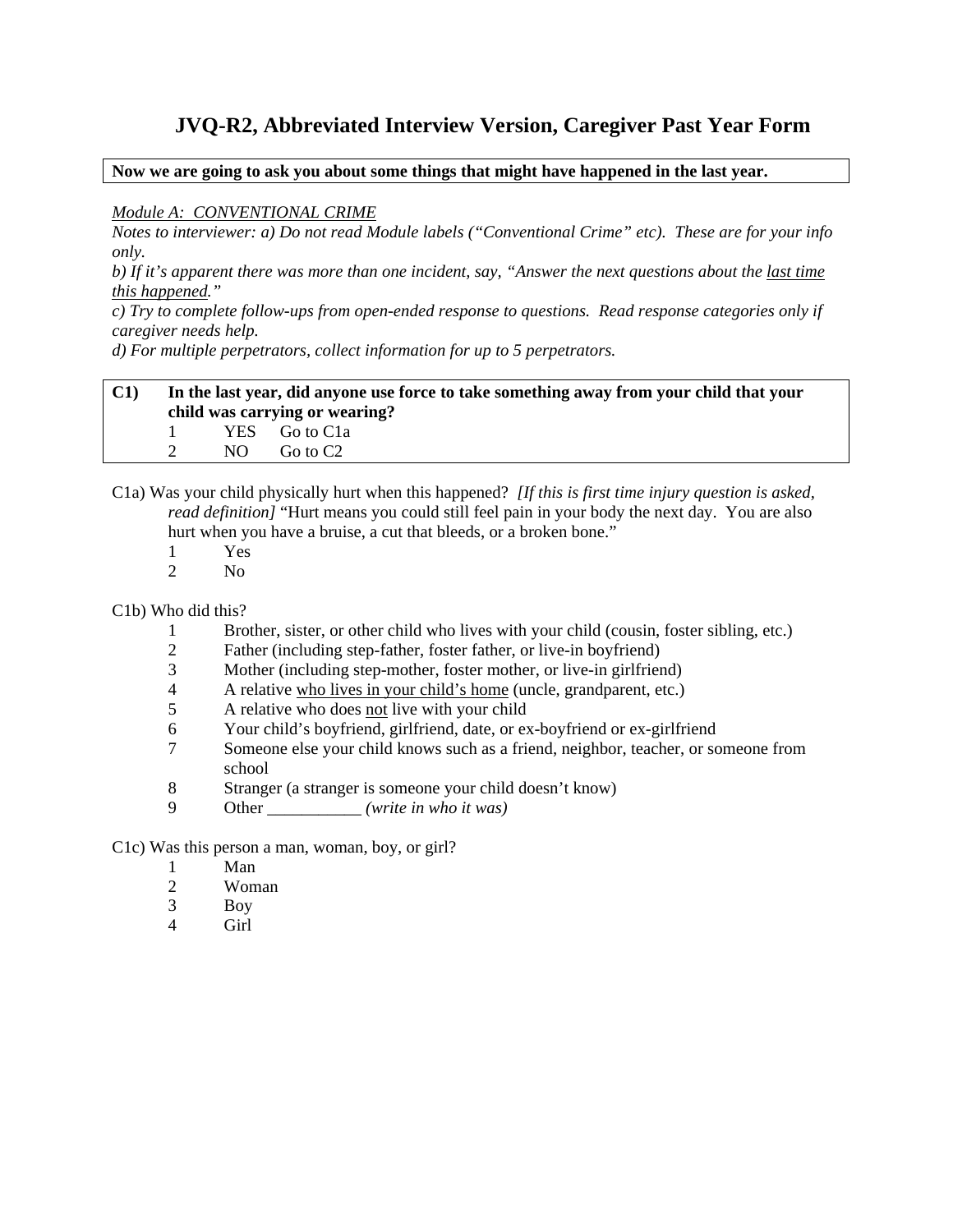| C <sub>2</sub> | In the last year, did anyone steal something from your child and never give it back? Things<br>like a backpack, money, watch, clothing, bike, stereo, or anything else? |  |                              |  |  |
|----------------|-------------------------------------------------------------------------------------------------------------------------------------------------------------------------|--|------------------------------|--|--|
|                |                                                                                                                                                                         |  | YES Go to C1a<br>NO Go to C2 |  |  |

C2a) Was your child physically hurt when this happened? *[If this is first time injury question is asked, read definition]* "Hurt means you could still feel pain in your body the next day. You are also hurt when you have a bruise, a cut that bleeds, or a broken bone."

- $\frac{1}{2}$  Yes
- N<sub>o</sub>

C2b) Who did this?

- 1 Brother, sister, or other child who lives with your child (cousin, foster sibling, etc.)
- 2 Father (including step-father, foster father, or live-in boyfriend)
- 3 Mother (including step-mother, foster mother, or live-in girlfriend)<br>4 A relative who lives in your child's home (uncle, grandparent, etc.)
- 4 A relative who lives in your child's home (uncle, grandparent, etc.)
- 5 A relative who does not live with your child
- 6 Your child's boyfriend, girlfriend, date, or ex-boyfriend or ex-girlfriend
- 7 Someone else your child knows such as a friend, neighbor, teacher, or someone from school
- 8 Stranger (a stranger is someone your child doesn't know)
- 9 Other \_\_\_\_\_\_\_\_\_\_\_ *(write in who it was)*

C2c) Was this person a man, woman, boy, or girl?

- 1 Man<br>2 Wom
- Woman
- 3 Boy
- 4 Girl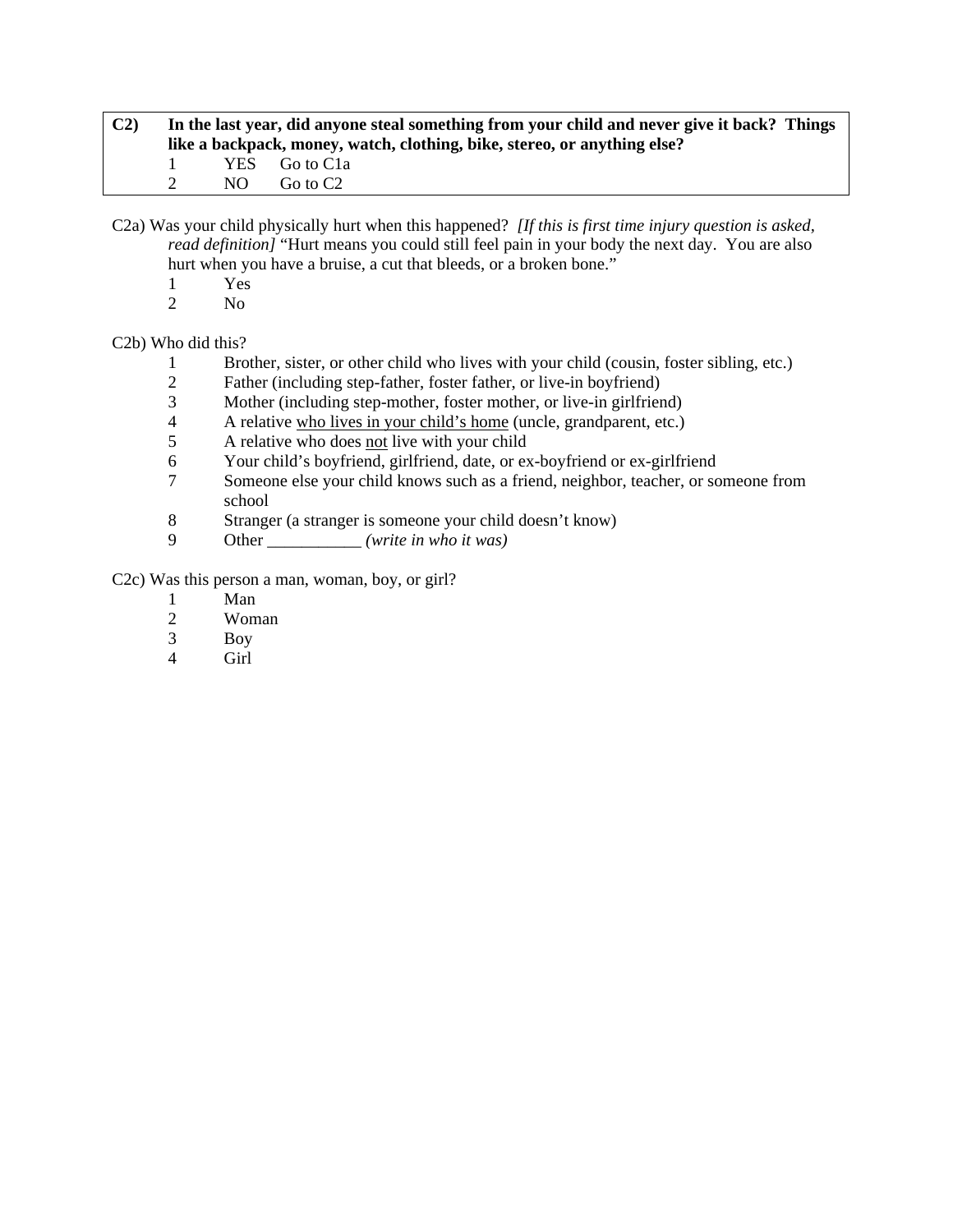| C3 | In the last year, did anyone break or ruin any of your child's things on purpose? |  |               |  |  |
|----|-----------------------------------------------------------------------------------|--|---------------|--|--|
|    |                                                                                   |  | YES Go to C3a |  |  |
|    |                                                                                   |  | NO Go to C4   |  |  |

C3a) Was your child physically hurt when this happened? *[If this is first time injury question is asked, read definition:]* "Hurt" means you could still feel pain in your body the next day. You are also hurt when you have a bruise, a cut that bleeds, or a broken bone.

- $\frac{1}{2}$  Yes
- N<sub>o</sub>

#### C3b) Who did this?

- 1 Brother, sister, or other child who lives with your child (cousin, foster sibling, etc.)
- 2 Father (including step-father, foster father, or live-in boyfriend)
- 3 Mother (including step-mother, foster mother, or live-in girlfriend)
- 4 A relative who lives in your child's home (uncle, grandparent, etc.)<br>
A relative who does not live with your child
- 5 A relative who does not live with your child
- 6 Your child's boyfriend, girlfriend, date, or ex-boyfriend or ex-girlfriend
- 7 Someone else your child knows such as a friend, neighbor, teacher, or someone from school
- 8 Stranger (a stranger is someone your child doesn't know)
- 9 Other \_\_\_\_\_\_\_\_\_\_\_ *(write in who it was)*

C3c) Was this person a man, woman, boy, or girl?

- 1 Man
- 2 Woman<br>3 Boy
- Boy
- 4 Girl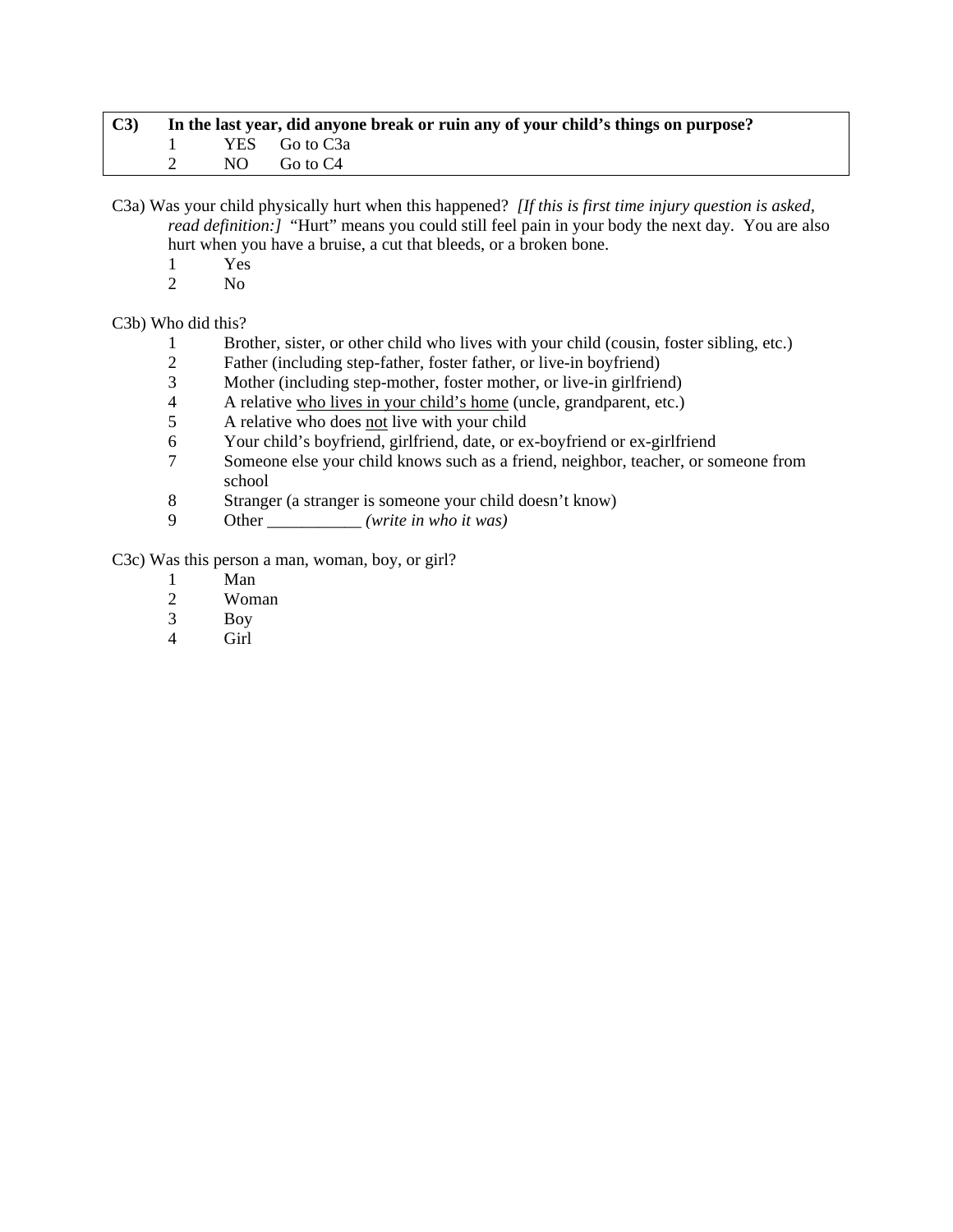**C4) Sometimes people are attacked with sticks, rocks, guns, knives, or other things that would hurt. In the last year, did anyone hit or attack your child on purpose with an object or weapon? Somewhere like: at home, at school, at a store, in a car, on the street, or anywhere else?** 

1 YES Go to C4a 2 NO Go to C5

- C4a) Was your child physically hurt when this happened? *[If this is first time injury question is asked, read definition:]* "Hurt" means you could still feel pain in your body the next day, you had a bruise, you had a cut that bled, or anything more serious like a broken bone.
	- 1 Yes<br>2 No
	- N<sub>o</sub>

# C4b) Who did this?

- 1 Brother, sister, or other child who lives with your child (cousin, foster sibling, etc.)
- 2 Father (including step-father, foster father, or live-in boyfriend)
- 3 Mother (including step-mother, foster mother, or live-in girlfriend)
- 4 A relative who lives in your child's home (uncle, grandparent, etc.)<br>5 A relative who does not live with your child
- 5 A relative who does not live with your child
- 6 Your child's boyfriend, girlfriend, date, or ex-boyfriend or ex-girlfriend
- 7 Someone else your child knows such as a friend, neighbor, teacher, or someone from school
- 8 Stranger (a stranger is someone your child doesn't know)
- 9 Other \_\_\_\_\_\_\_\_\_\_\_ *(write in who it was)*
- C4c) Was this person a man, woman, boy, or girl?
	- 1 Man
	- 2 Woman
	- 3 Boy
	- 4 Girl

# C4d) Did the person who did this use any of these?

- 1 Gun<br>2 Knife
- **Knife**
- 3 Stick, rock, bottle, pipe, or tool such as a hammer or wrench
- 4 Other (Specify )
- 5 No weapon used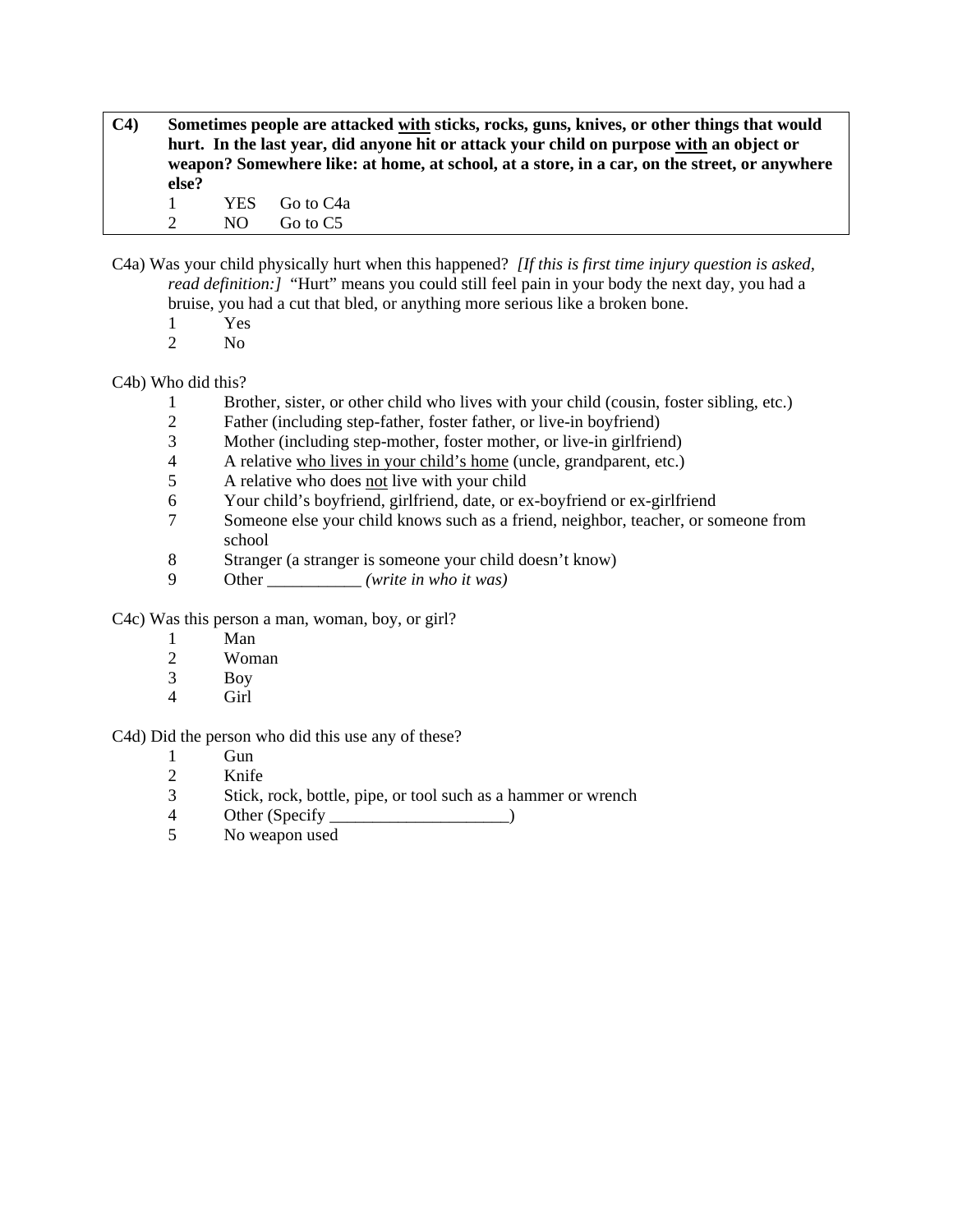| $\mathbf{C5}$ | In the last year, did anyone hit or attack your child without using an object or weapon? |  |                 |  |  |  |
|---------------|------------------------------------------------------------------------------------------|--|-----------------|--|--|--|
|               |                                                                                          |  | 1 YES Go to C5a |  |  |  |
|               |                                                                                          |  | 2 $NO$ Go to C6 |  |  |  |

C5a) Was your child physically hurt when this happened? *[If this is first time injury question is asked, read definition:]* "Hurt" means you could still feel pain in your body the next day. You are also hurt when you have a bruise, a cut that bleeds, or a broken bone.

- $\frac{1}{2}$  Yes
- N<sub>o</sub>

#### C5b) Who did this?

- 1 Brother, sister, or other child who lives with your child (cousin, foster sibling, etc.)
- 2 Father (including step-father, foster father, or live-in boyfriend)
- 3 Mother (including step-mother, foster mother, or live-in girlfriend)
- 4 A relative who lives in your child's home (uncle, grandparent, etc.)<br>5 A relative who does not live with your child
- 5 A relative who does not live with your child
- 6 Your child's boyfriend, girlfriend, date, or ex-boyfriend or ex-girlfriend
- 7 Someone else your child knows such as a friend, neighbor, teacher, or someone from school
- 8 Stranger (a stranger is someone your child doesn't know)
- 9 Other \_\_\_\_\_\_\_\_\_\_\_ *(write in who it was)*
- C5c) Was this person a man, woman, boy, or girl?
	- 1 Man
	- 2 Woman
	- 3 Boy
	- 4 Girl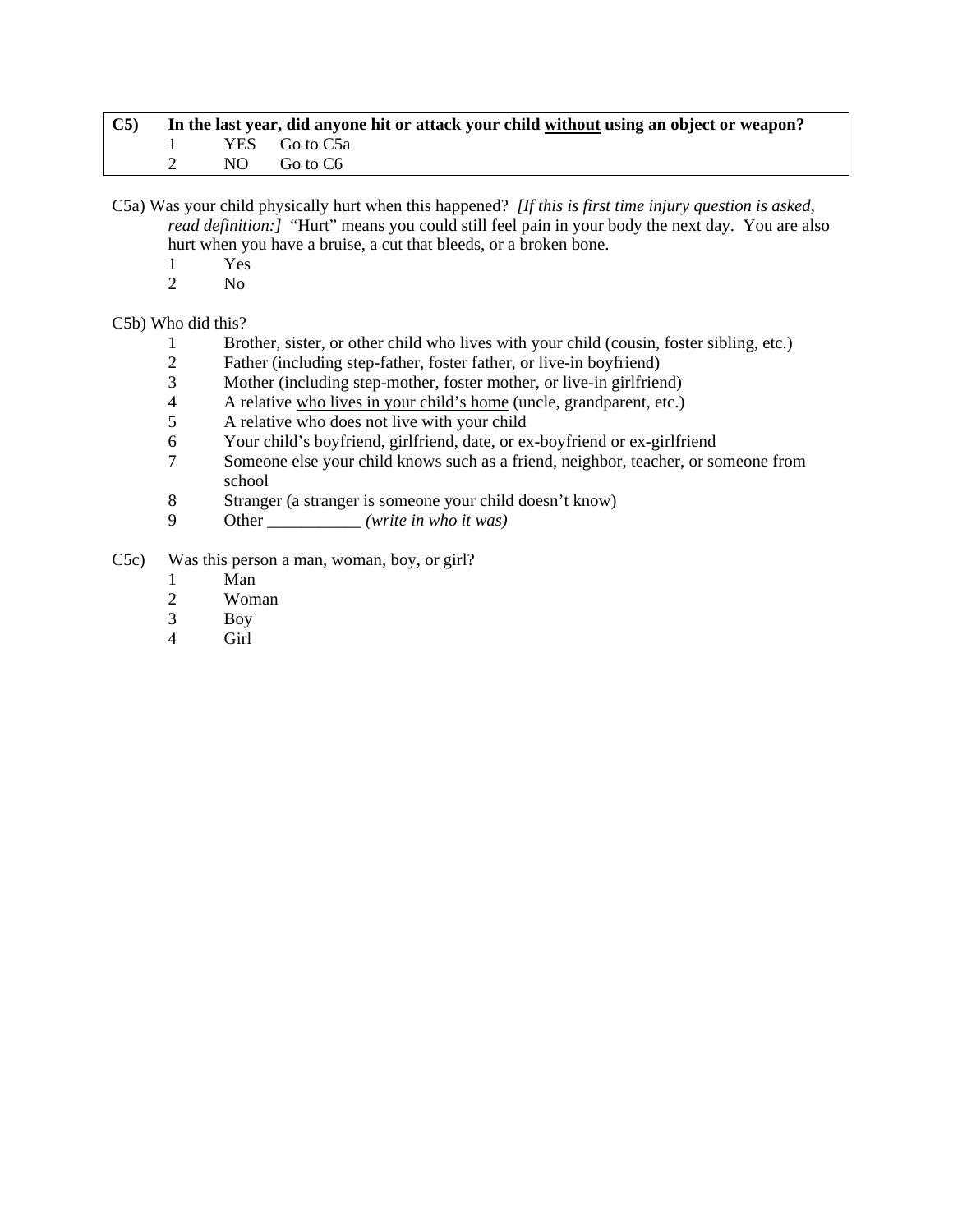| C6 |     | In the last year, did someone start to attack your child, but for some reason, it didn't<br>happen? For example, someone helped your child or your child got away? |
|----|-----|--------------------------------------------------------------------------------------------------------------------------------------------------------------------|
|    |     | YES Go to C6a                                                                                                                                                      |
|    | NO. | Go to C7                                                                                                                                                           |

C6a) Was your child physically hurt when this happened? *[If this is first time injury question is asked, read definition:]* "Hurt" means you could still feel pain in your body the next day. You are also hurt when you have a bruise, a cut that bleeds, or a broken bone.

- $\frac{1}{2}$  Yes
- N<sub>o</sub>

C6b) Who did this?

- 1 Brother, sister, or other child who lives with your child (cousin, foster sibling, etc.)
- 2 Father (including step-father, foster father, or live-in boyfriend)
- 3 Mother (including step-mother, foster mother, or live-in girlfriend)<br>4 A relative who lives in your child's home (uncle, grandparent, etc.)
- 4 A relative who lives in your child's home (uncle, grandparent, etc.)
- 5 A relative who does not live with your child
- 6 Your child's boyfriend, girlfriend, date, or ex-boyfriend or ex-girlfriend
- 7 Someone else your child knows such as a friend, neighbor, teacher, or someone from school
- 8 Stranger (a stranger is someone your child doesn't know)
- 9 Other \_\_\_\_\_\_\_\_\_\_\_ *(write in who it was)*

C6c) Was this person a man, woman, boy, or girl?

- 1 Man<br>2 Wom
- Woman
- 3 Boy
- 4 Girl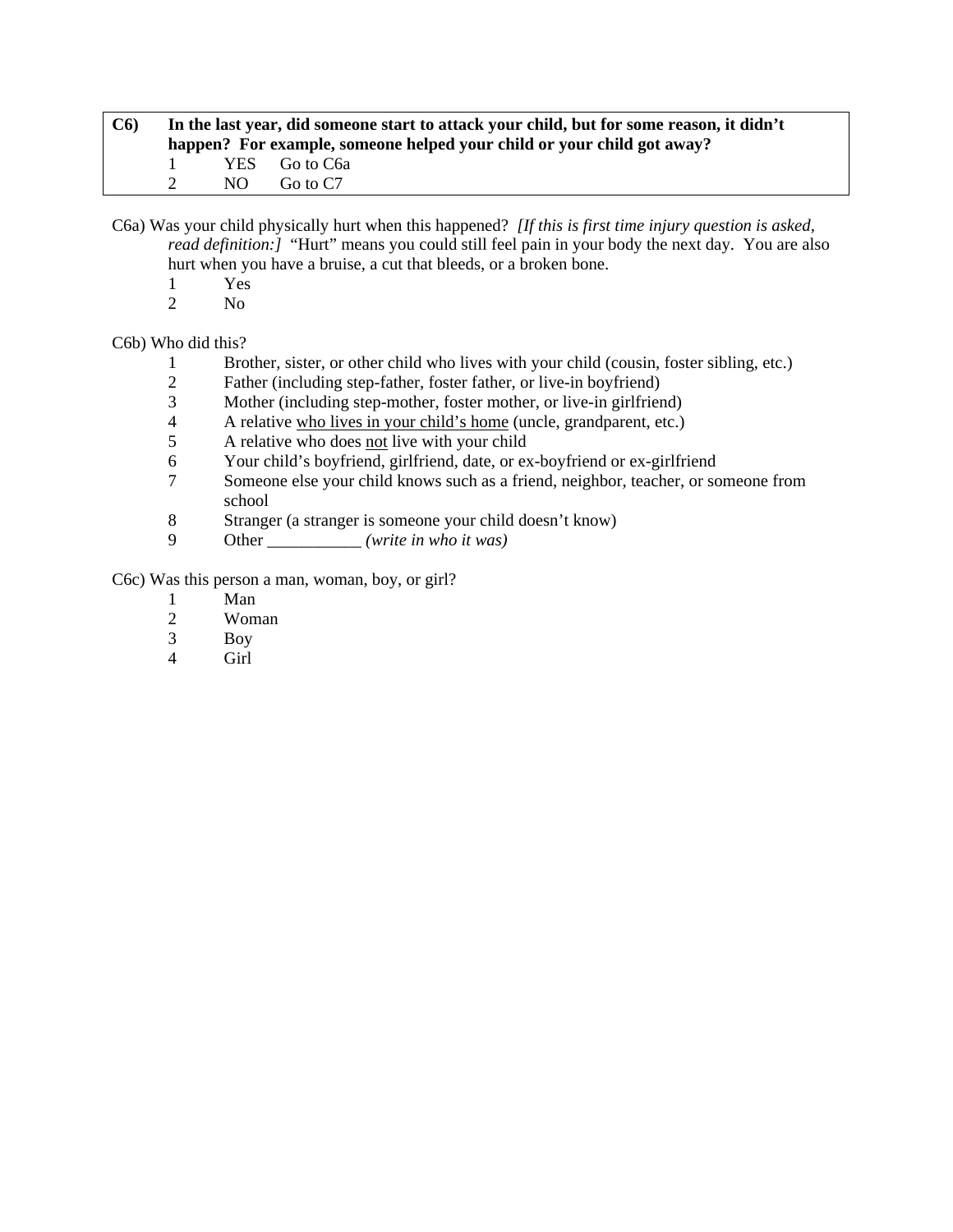| C7 | In the last year, did someone threaten to hurt your child when your child thought they<br>might really do it? |  |               |  |  |
|----|---------------------------------------------------------------------------------------------------------------|--|---------------|--|--|
|    |                                                                                                               |  | YES Go to C7a |  |  |
|    |                                                                                                               |  | NO Go to C8   |  |  |

C7a) Were you physically hurt when this happened? *[If this is first time injury question is asked, read definition:]* "Hurt" means you could still feel pain in your body the next day. You are also hurt when you have a bruise, a cut that bleeds, or a broken bone.

- 1 Yes
- 2 No

#### C7b) Who did this?

- 1 Brother, sister, or other child who lives with your child (cousin, foster sibling, etc.)
- 2 Father (including step-father, foster father, or live-in boyfriend)
- 3 Mother (including step-mother, foster mother, or live-in girlfriend)
- 4 A relative who lives in your child's home (uncle, grandparent, etc.)
- 5 A relative who does not live with your child
- 6 Your child's boyfriend, girlfriend, date, or ex-boyfriend or ex-girlfriend
- 7 Someone else your child knows such as a friend, neighbor, teacher, or someone from school
- 8 Stranger (a stranger is someone your child doesn't know)
- 9 Other \_\_\_\_\_\_\_\_\_\_\_ *(write in who it was)*

C7c) Was this person a man, woman, boy, or girl?

- 1 Man<br>2 Wom
- Woman
- 3 Boy
- 4 Girl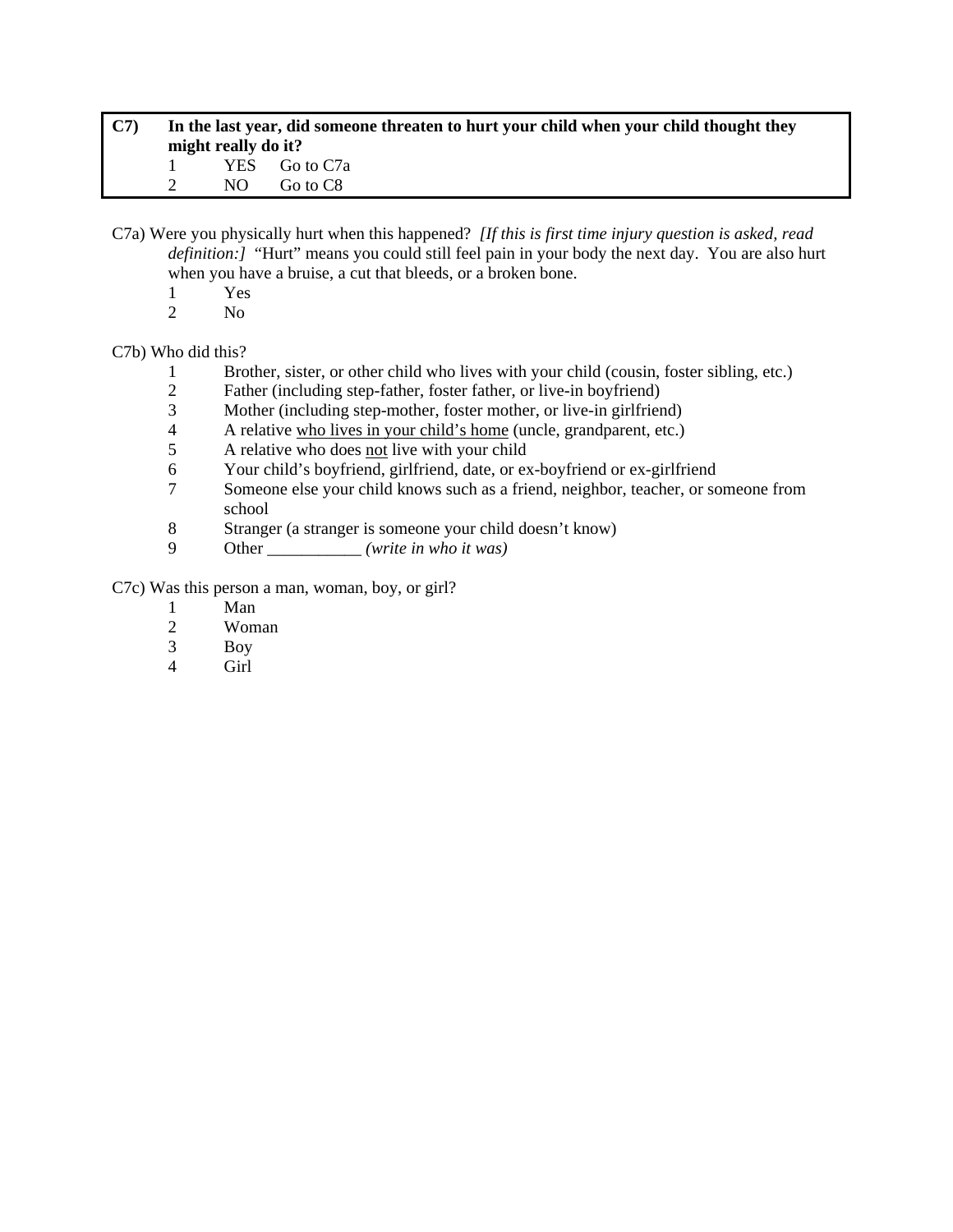| C8 | In the last year, did anyone try to kidnap your child? |  |               |  |  |  |
|----|--------------------------------------------------------|--|---------------|--|--|--|
|    |                                                        |  | YES Go to C8a |  |  |  |
|    |                                                        |  | NO Go to C9   |  |  |  |

C8a) Was your child physically hurt when this happened? *[If this is first time injury question is asked, read definition:]* "Hurt" means you could still feel pain the next day, you had a bruise, a cut that bled, or anything more serious like a broken bone.

- $\frac{1}{2}$  Yes
- N<sub>o</sub>

#### C8b) Who did this?

- 1 Brother, sister, or other child who lives with your child (cousin, foster sibling, etc.)
- 2 Father (including step-father, foster father, or live-in boyfriend)
- 3 Mother (including step-mother, foster mother, or live-in girlfriend)
- 4 A relative who lives in your child's home (uncle, grandparent, etc.)<br>5 A relative who does not live with your child
- 5 A relative who does not live with your child
- 6 Your child's boyfriend, girlfriend, date, or ex-boyfriend or ex-girlfriend
- 7 Someone else your child knows such as a friend, neighbor, teacher, or someone from school
- 8 Stranger (a stranger is someone your child doesn't know)
- 9 Other \_\_\_\_\_\_\_\_\_\_\_ *(write in who it was)*

C8c) Was this person a man, woman, boy or girl?

- 1 Man
- 2 Woman<br>3 Boy
- **Boy**
- 4 Girl

C8d) Were you actually kidnapped or did you get away before it happened?

- 1 Kidnapped
- 2 Got away (*Note to interviewer: This includes with any help*)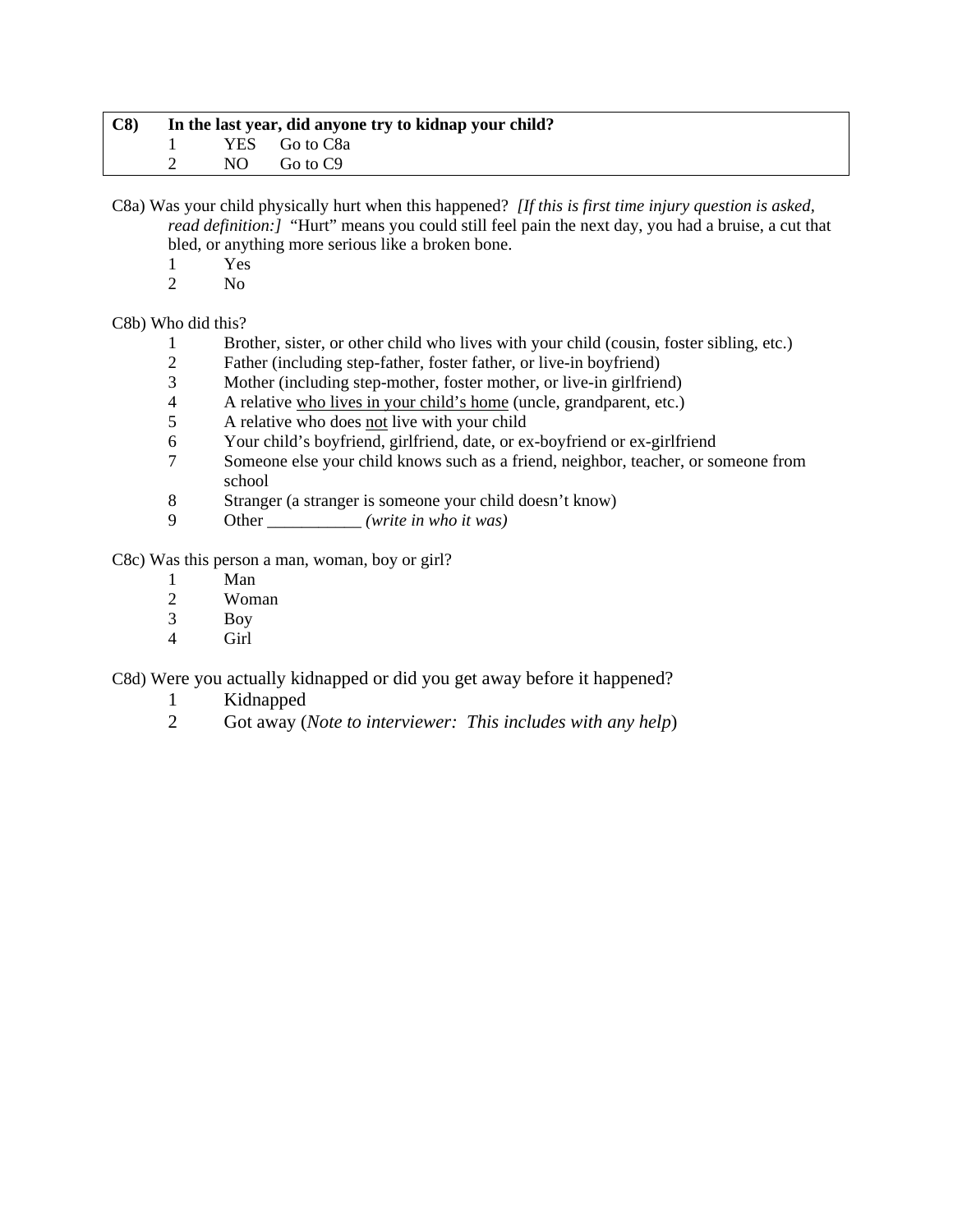**C9) In the last year, has your child been hit or attacked because of your child's skin color, religion, or where your child's family comes from? Because of a physical problem your child has? Or because someone said your child was gay?**  1 YES Go to C9a 2 NO Go to Module B, M1

C9a) Were you physically hurt when this happened? *[If this is first time injury question is asked, read definition:]* "Hurt" means you could still feel pain the next day, you had a bruise, a cut that bled, or anything more serious like a broken bone.

- 1 Yes
- 2 No

# C9b) Who did this?

- 1 Brother, sister, or other child who lives with your child (cousin, foster sibling, etc.)
- 2 Father (including step-father, foster father, or live-in boyfriend)
- 3 Mother (including step-mother, foster mother, or live-in girlfriend)
- 4 A relative who lives in your child's home (uncle, grandparent, etc.)
- 5 A relative who does not live with your child
- 6 Your child's boyfriend, girlfriend, date, or ex-boyfriend or ex-girlfriend
- 7 Someone else your child knows such as a friend, neighbor, teacher, or someone from school
- 8 Stranger (a stranger is someone your child doesn't know)
- 9 Other \_\_\_\_\_\_\_\_\_\_\_ *(write in who it was)*

C9c) Was this person a man, woman, boy or girl?

- 1 Man
- 2 Woman
- 3 Boy
- 4 Girl

# C9d) What was the reason? Was it because of:

- 1 Your child's skin color<br>2 Your child's religion
- Your child's religion
- 3 Where your family comes from
- 4 Because of some physical problem your child has
- 5 Because someone said your child was gay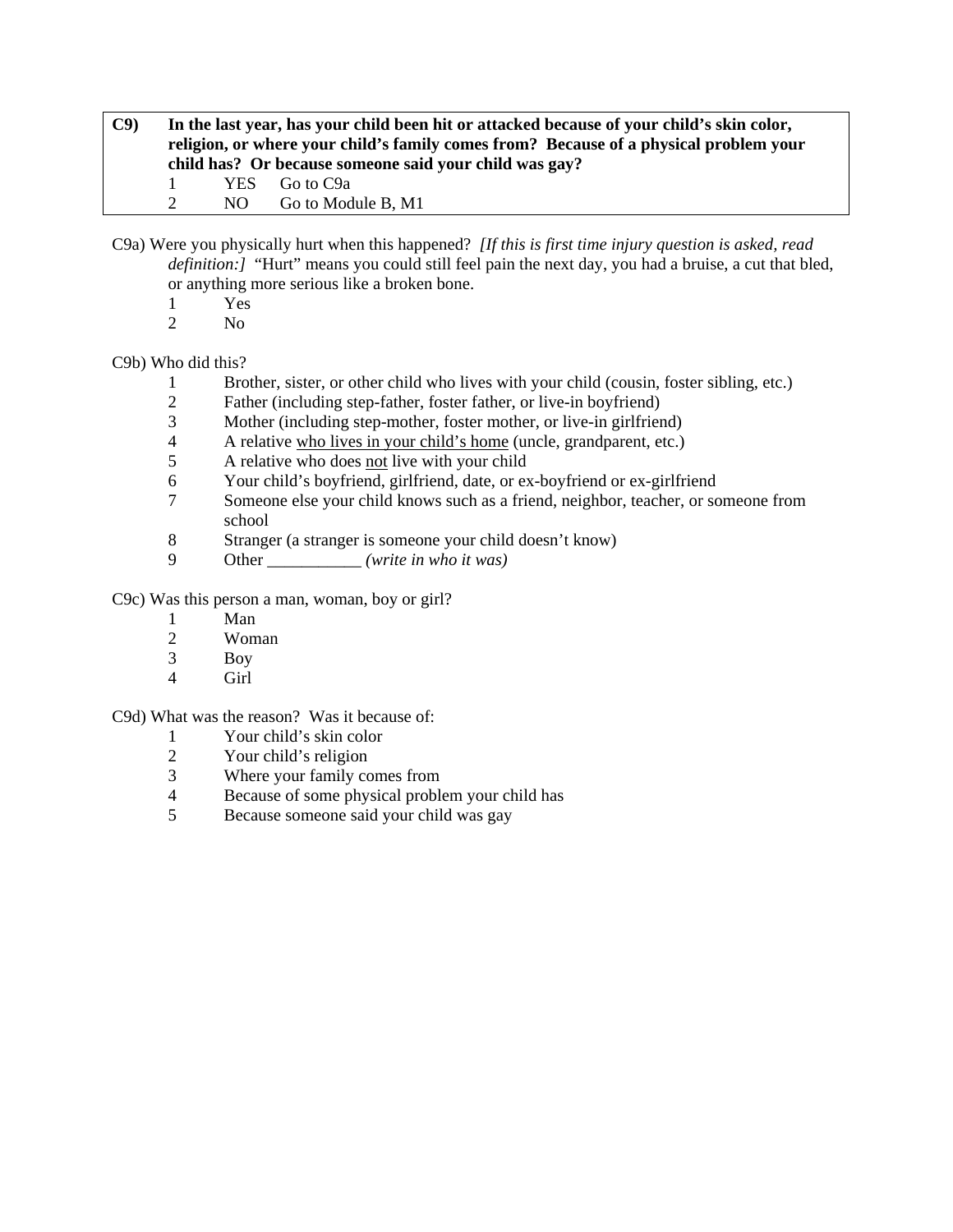# *Module B: CHILD MALTREATMENT*

**Next, we are going to ask about grown-ups who take care of your child. This means parents, babysitters, adults who live with your child, or others who watch your child. Before we begin, I want to remind you that your answers will be kept totally private. If there is a particular question that you don't want to answer, that's O.K. But it is important that you be as honest as you can, so that the researchers can get a better idea of the kinds of things that kids your child's age sometimes face.** 

| M1 | Not including spanking on your child's bottom, In the last year, did a grown-up in your<br>child's life hit, beat, kick, or physically hurt your child in any way? |     |                            |  |
|----|--------------------------------------------------------------------------------------------------------------------------------------------------------------------|-----|----------------------------|--|
|    | $\mathbf{I}$                                                                                                                                                       |     | YES Go to M <sub>1</sub> a |  |
|    |                                                                                                                                                                    | NO. | Go to M2                   |  |

- M1a) Was your child physically hurt when this happened? *[If this is first time injury question is asked, read definition:]* "Hurt" means you could still feel pain in your body the next day. You are also hurt when you have a bruise, a cut that bleeds, or a broken bone.
	- 1 Yes
	- 2 No

M1b) Who did this?

- 1 Father
- 2 Step-father
- 3 Foster father
- 4 Mother
- 5 Step-mother
- 6 Foster mother
- 7 Parent's boyfriend or girlfriend who lives with your child
- 8 Parent's boyfriend or girlfriend who does not live with your child
- 9 Uncle, aunt, grandparent, or other adult relative who lives in your child's home
- 10 Grown-up relative, such as uncle, aunt, grandparent, who does not live with your child
- 11 Grown-up you know but do not live with, such as teacher, coach, neighbor, or babysitter
- 12 Other \_\_\_\_\_\_\_\_\_\_\_ *(write in who it was, recode if none in caregiving role)*

M1c) Was this person a man, or a woman?

- 1 Man
- 2 Woman
- 3 Boy
- 4 Girl

M1d) Did the person who did this use any of these?

- 1 Gun
- 2 Knife
- 3 Stick, rock, bottle, pipe, or tool such as a hammer or wrench
- 4 Other (Specify \_\_\_\_\_\_\_\_\_\_\_\_\_\_\_\_\_\_\_\_\_)
- 5 No weapon used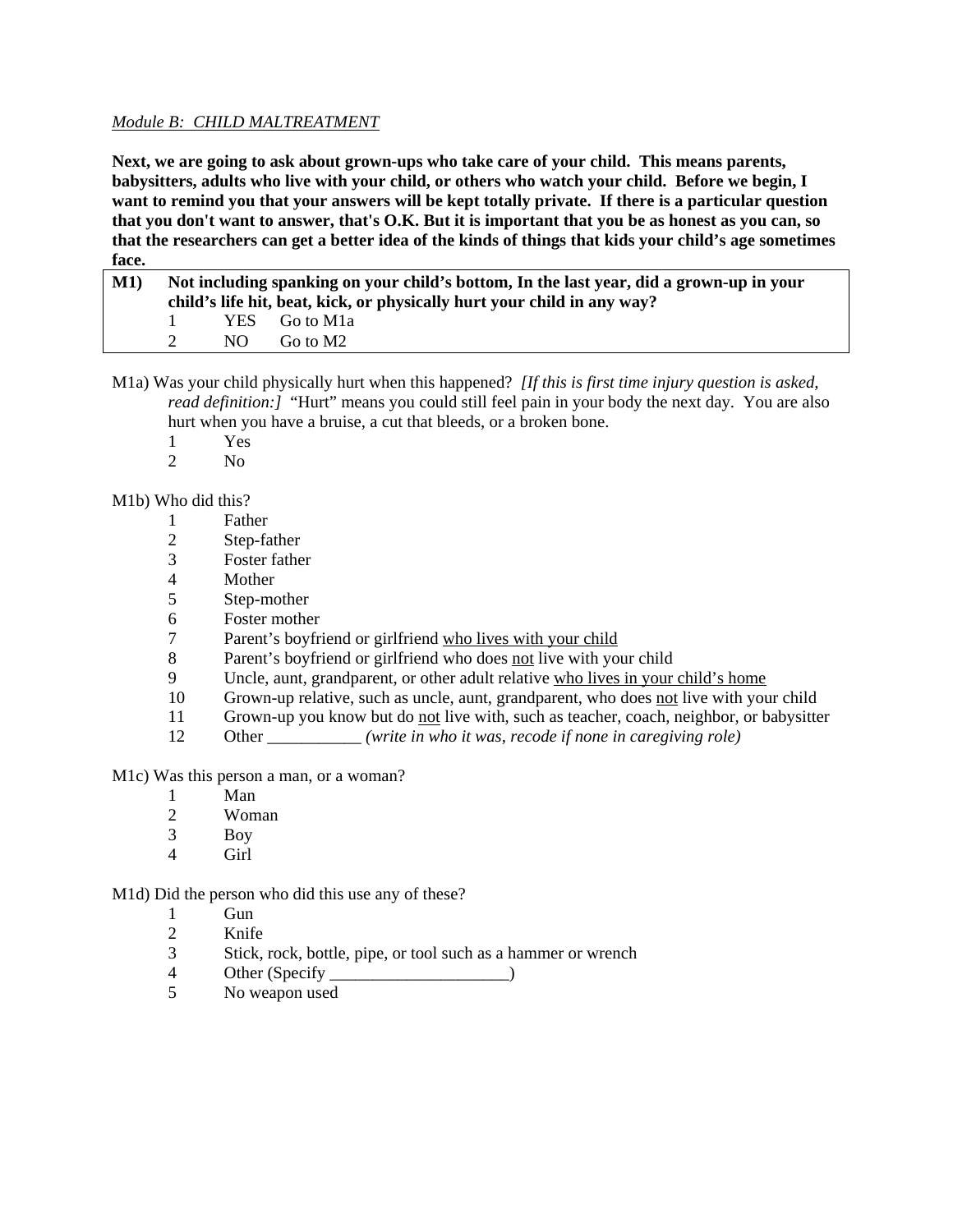**M2) In the last year, did your child get scared or feel really bad because grown-ups in your child's life called your child names, said mean things to your child, or said they didn't want your child?**

1 YES Go to M2a 2 NO Go to M3

M2a) Who did this?

|    | Father                                                                                  |
|----|-----------------------------------------------------------------------------------------|
| 2  | Step-father                                                                             |
| 3  | Foster father                                                                           |
| 4  | Mother                                                                                  |
| 5  | Step-mother                                                                             |
| 6  | Foster mother                                                                           |
| 7  | Parent's boyfriend or girlfriend who lives with your child                              |
| 8  | Parent's boyfriend or girlfriend who does not live with your child                      |
| 9  | Uncle, aunt, grandparent, or other adult relative who lives in your child's home        |
| 10 | Grown-up relative, such as uncle, aunt, grandparent, who does not live with your child  |
| 11 | Grown-up you know but do not live with, such as teacher, coach, neighbor, or babysitter |
| 12 | (write in who it was, recode if none in caregiving role)<br>Other                       |
|    |                                                                                         |

M2b) Was this person a man, or a woman?

- 1 Man<br>2 Wom
- 2 Woman<br>3 Boy
- 3 Boy
- Girl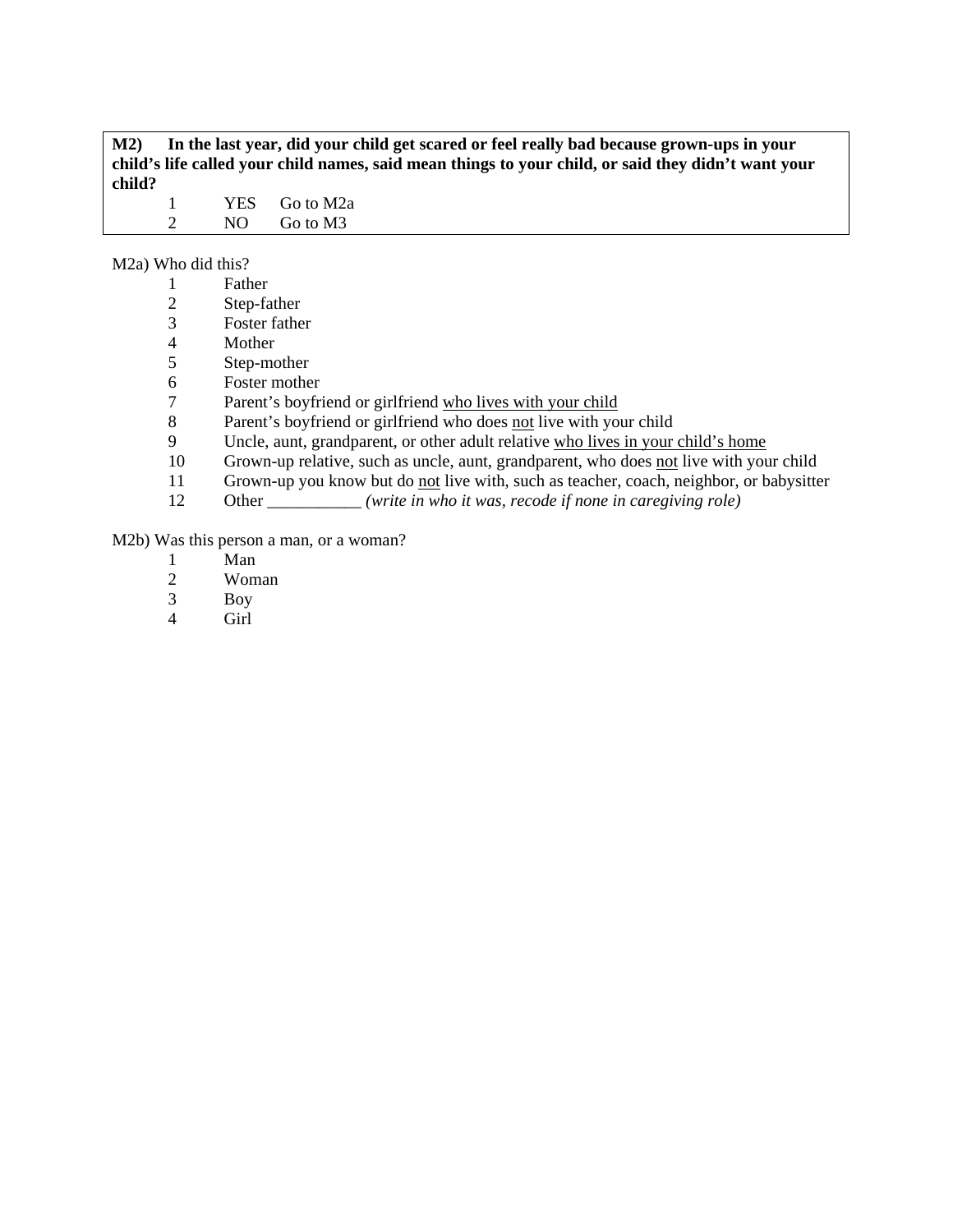**M3) When someone is neglected, it means that the grown-ups in their life didn't take care of them the way they should. They might not get them enough food, take them to the doctor when they are sick, or make sure they have a safe place to stay. In the last year, did your child get neglected?** 

1 YES Go to M3a 2 NO Go to M4

M3a) Who did this?

- 2 Step-father
- 3 Foster father
- **Mother**
- 5 Step-mother
- 6 Foster mother
- 7 Parent's boyfriend or girlfriend who lives with your child
- 8 Parent's boyfriend or girlfriend who does not live with your child
- 9 Uncle, aunt, grandparent, or other adult relative who lives in your child's home
- 10 Grown-up relative, such as uncle, aunt, grandparent, who does not live with your child
- 11 Grown-up you know but do not live with, such as teacher, coach, neighbor, or babysitter
- 12 Other *(write in who it was, recode if none in caregiving role)*

M3b) Was this person a man, or a woman?

- 1 Man<br>2 Wom
- Woman
- 3 Boy
- 4 Girl

M3c) Did your child get sick when this happened?

- 1 Yes
- 2 No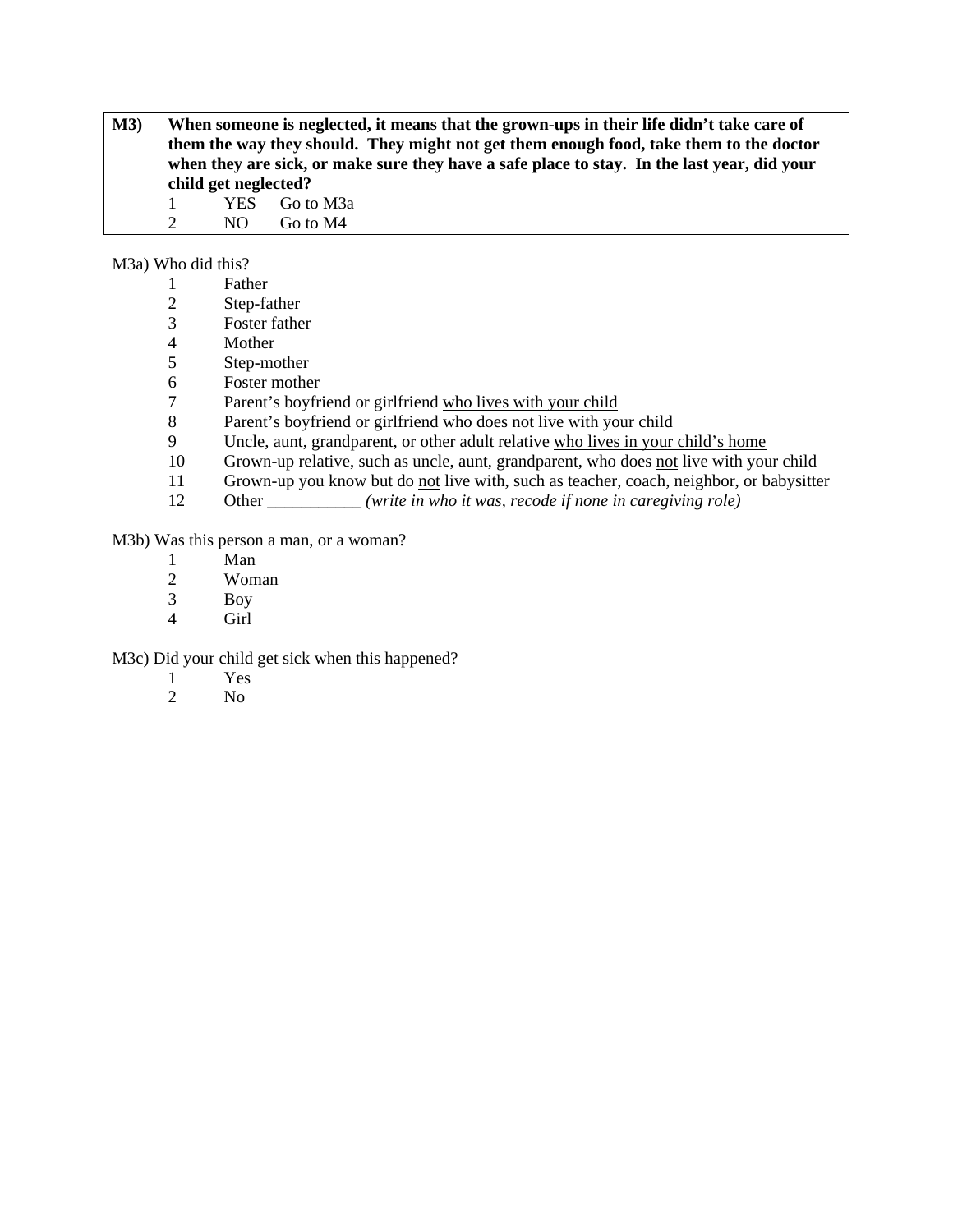| M4) | Sometimes a family fights over where a child should live. In the last year, did a parent take,<br>keep, or hide your child to stop your child from being with another parent? |  |                                        |  |
|-----|-------------------------------------------------------------------------------------------------------------------------------------------------------------------------------|--|----------------------------------------|--|
|     |                                                                                                                                                                               |  | YES Go to M4a<br>NO Go to Module C. P1 |  |

M4a) Was your child physically hurt when this happened? *[If this is first time injury question is asked, read definition:]* "Hurt" means you could still feel pain in your body the next day. You are also hurt when you have a bruise, a cut that bleeds, or a broken bone.

- $\frac{1}{2}$  Yes
- N<sub>o</sub>

M4b) Who did this?

- 1 Father
- 2 Step-father
- 3 Foster father
- **Mother**
- 5 Step-mother
- 6 Foster mother<br>7 Parent's boyfri
- Parent's boyfriend or girlfriend who lives with your child
- 8 Parent's boyfriend or girlfriend who does not live with your child
- 9 Uncle, aunt, grandparent, or other adult relative who lives in your child's home
- 10 Grown-up relative, such as uncle, aunt, grandparent, who does not live with your child
- 11 Grown-up you know but do not live with, such as teacher, coach, neighbor, or babysitter
- 12 Other \_\_\_\_\_\_\_\_\_\_\_ *(write in who it was, recode if none in caregiving role)*

M4c) Was this person a man, or a woman?

- 1 Man
- 2 Woman
- 3 Boy
- 4 Girl

M4d) Did this person take, keep or hide your child to try to keep your child from *ever* living with this other parent?

- 1 Yes
- 2 No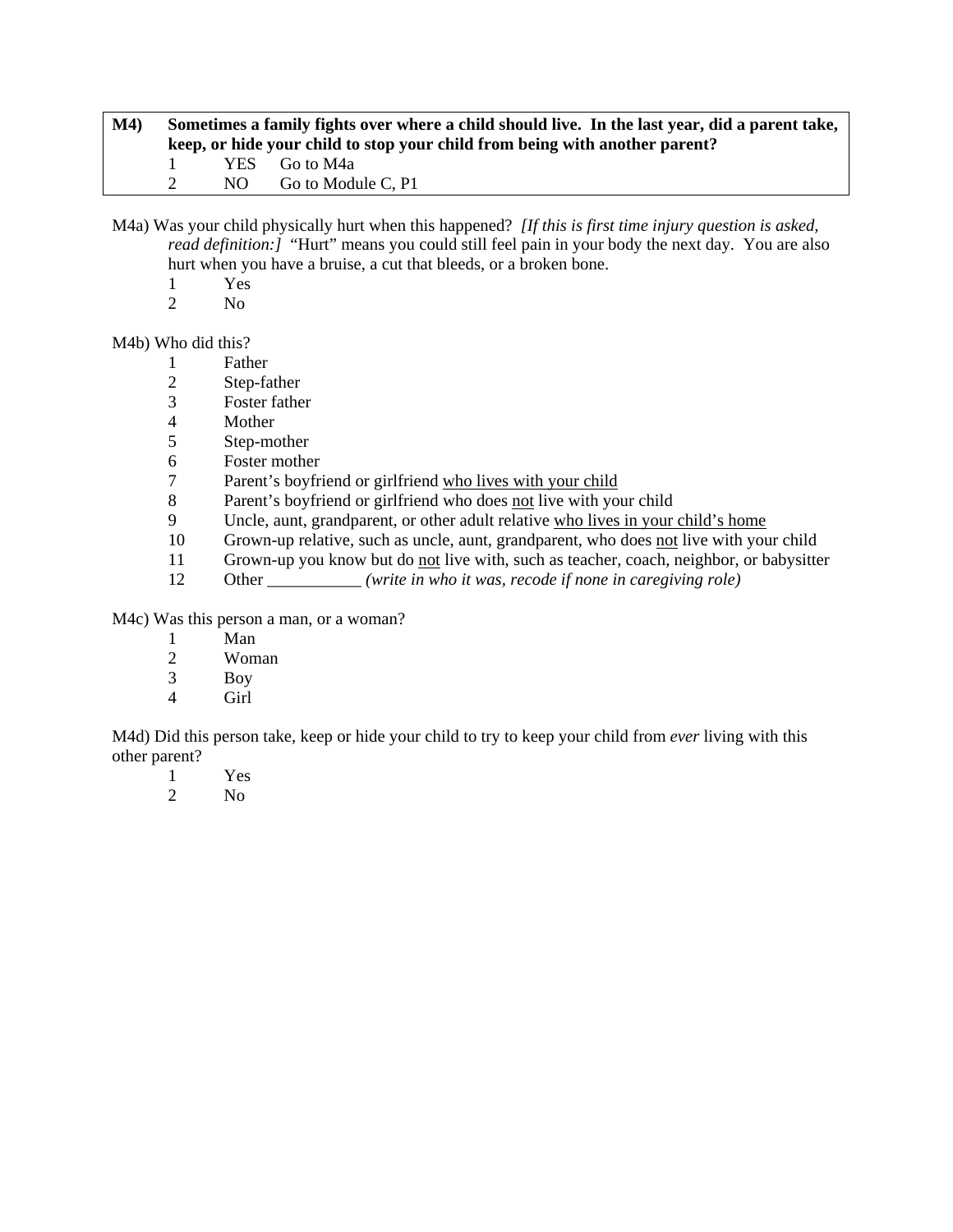*Module C: PEER AND SIBLING VICTIMIZATION*S

*Notes to interviewer:* 

*a) If it's apparent there was more than one incident, say, "Answer the next questions about the last time this happened."]* 

*b) Try to complete follow-ups from open-ended response to questions. Read response categories only if caregiver needs help.* 

# **P1) Sometimes groups of kids or gangs attack people. In the last year, did a group of kids or a gang hit, jump, or attack your child?**  1 YES Go to P1a 2 NO Go to P2

P1a) Was your child physically hurt when this happened? *[If this is first time injury question is asked, read definition:]* "Hurt" means you could still feel pain in your body the next day. You are also hurt when you have a bruise, a cut that bleeds, or a broken bone.

- 1 Yes
- 2 No

P1b) Did the people who did this use any of these?

- 1 Gun
- 2 Knife
- 3 Stick, rock, bottle, pipe, or tool such as a hammer or wrench
- 4 Other (Specify \_\_\_\_\_\_\_\_\_\_\_\_\_\_\_\_\_\_\_\_\_\_\_\_\_\_\_)
- 5 No weapon used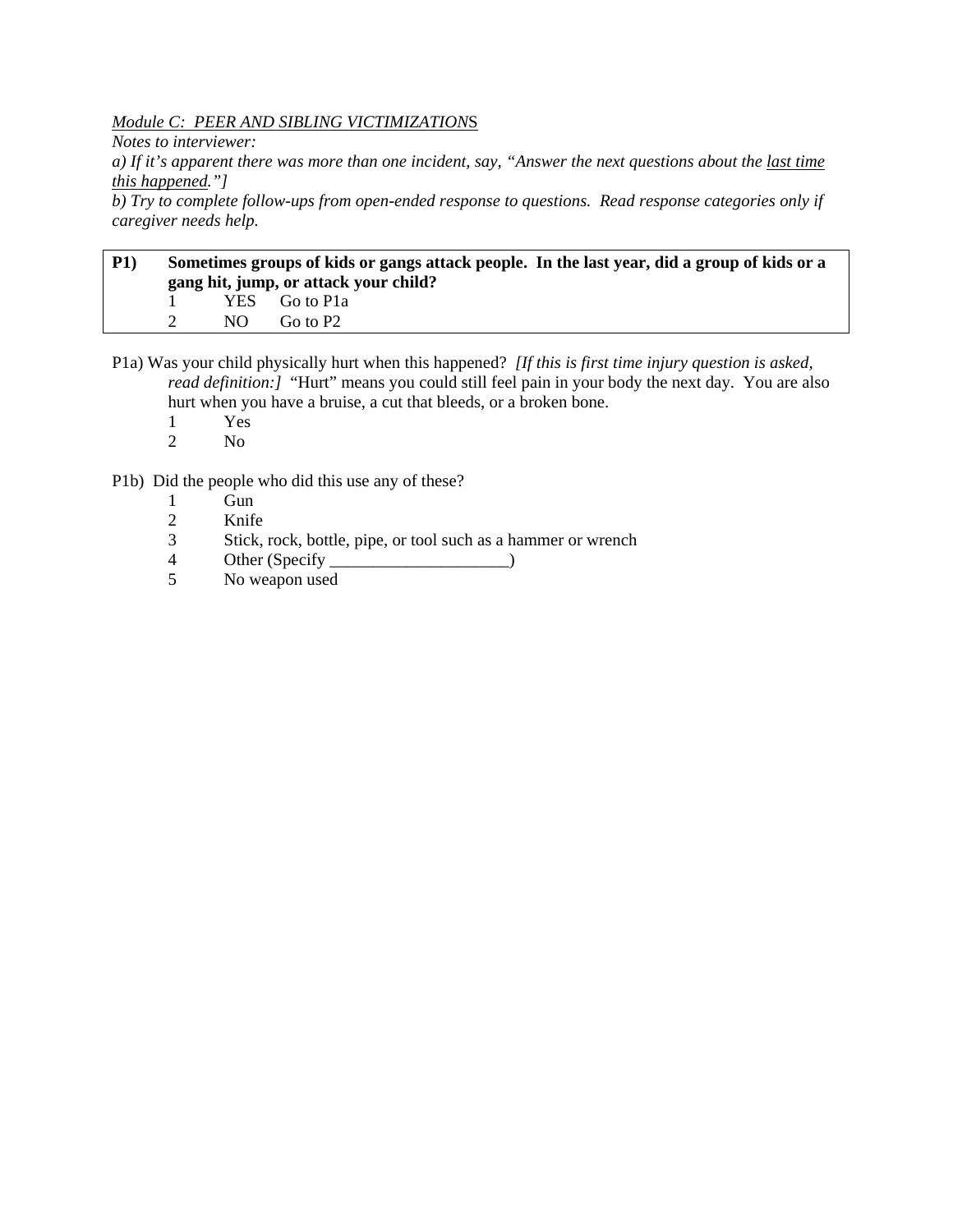**P2) (If Yes to P1, say: "Other than what you just told me about…..") In the last year, did any kid, even a brother or sister, hit your child? Somewhere like: at home, at school, out playing, in a store, or anywhere else?**  1 YES Go to P2a 2 NO Go to P3

P2a) Was your child physically hurt when this happened? *[If this is first time injury question is asked, read definition:]* "Hurt means you could still feel pain in your body the next day. You are also hurt when you have a bruise, a cut that bleeds, or a broken bone.

- 1 Yes
- 2 No

#### P2b) Who did this?

- 1 Brother (including step-brother and foster brother)
- 2 Sister (including step-sister and foster sister)<br>3 Other child who lives with your child (such a
- Other child who lives with your child (such as cousin)
- 4 Relative under 18 years old who does not live with your child (such as cousin, young uncle)
- 5 Your child's boyfriend, girlfriend, date, or ex-boyfriend or ex-girlfriend
- 6 Someone else your child knows such as a friend, neighbor, or someone from school (under 18)
- 7 Stranger under 18 years old (a stranger is someone your child doesn't know)
- 8 Other \_\_\_\_\_\_\_\_\_\_\_ *(write in who it was, recode if not juvenile)*

P2c) Was this person a boy or a girl?

- 1 Boy
- 2 Girl

P2d) Did the person who did this use any of these?

- 1 Gun
- 2 Knife
- 3 Stick, rock, bottle, pipe, or tool such as a hammer or wrench
- 4 Other (Specify \_\_\_\_\_\_\_\_\_\_\_\_\_\_\_\_\_\_\_\_\_\_\_\_\_\_\_)
- 5 No weapon used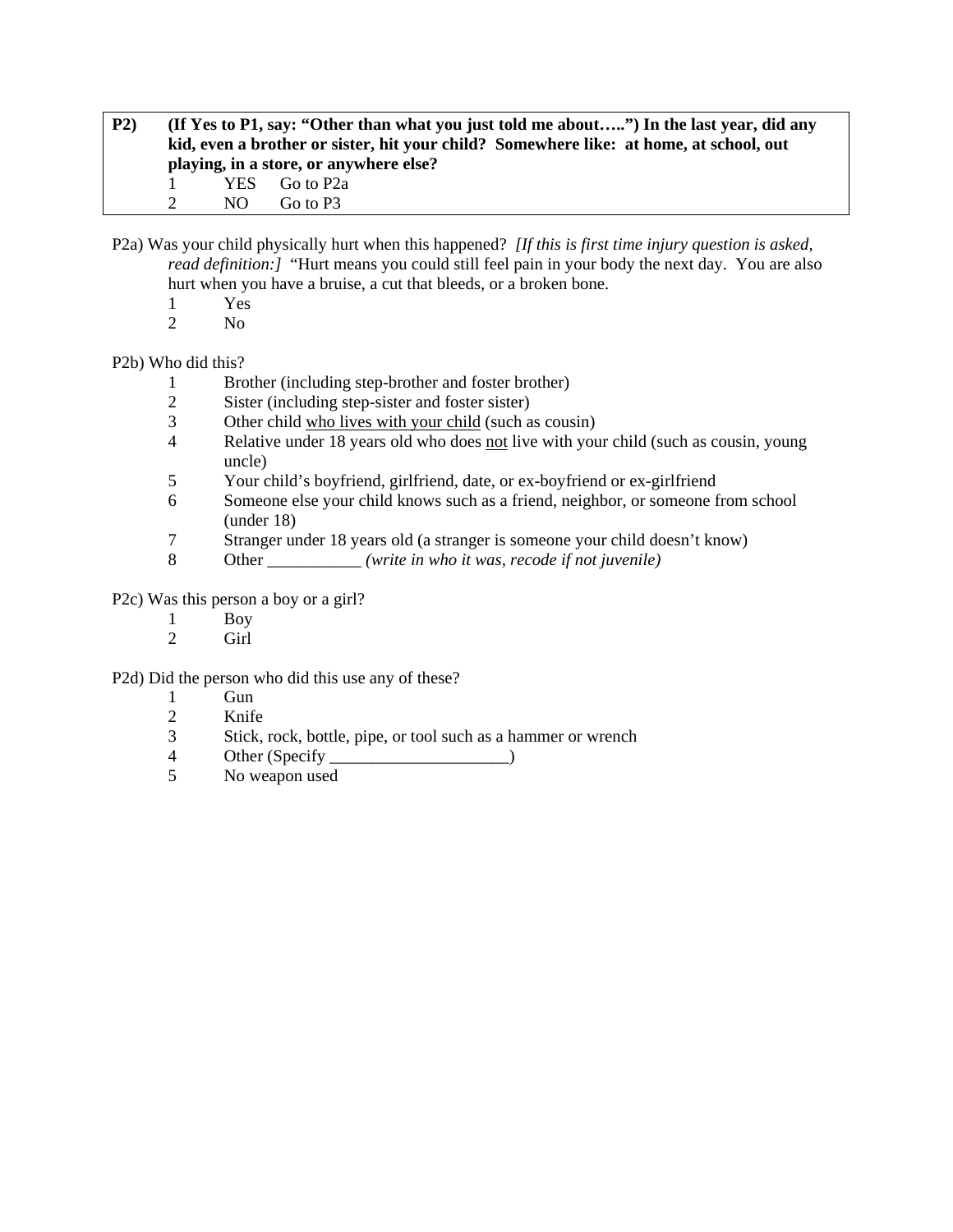| P3) | In the last year, did any kids try to hurt your child's private parts on purpose by hitting or |     |                           |  |  |
|-----|------------------------------------------------------------------------------------------------|-----|---------------------------|--|--|
|     |                                                                                                |     | kicking your child there? |  |  |
|     |                                                                                                |     | YES Go to P3a             |  |  |
|     |                                                                                                | NO. | Go to P4                  |  |  |

P3a) Was your child physically hurt when this happened? *[If this is first time injury question is asked, read definition:]* "Hurt" means you could still feel pain in your body the next day. You are also hurt when you have a bruise, a cut that bleeds, or a broken bone.

- $\frac{1}{2}$  Yes
- N<sub>o</sub>

P3b) Who did this?

- 1 Brother (including step-brother and foster brother)
- 2 Sister (including step-sister and foster sister)
- 3 Other child who lives with your child (such as cousin)
- 4 Relative under 18 years old who does not live with your child (such as cousin, young uncle)
- 5 Your child's boyfriend, girlfriend, date, or ex-boyfriend or ex-girlfriend
- 6 Someone else your child knows such as a friend, neighbor, or someone from school (under 18)
- 7 Stranger under 18 years old (a stranger is someone your child doesn't know)
- 8 Other \_\_\_\_\_\_\_\_\_\_\_ *(write in who it was, recode if not juvenile)*

P3c) Was this person a boy or a girl?

- 1 Boy<br>2 Girl
- Girl

P3d) Did the person who did this use any of these?

- 1 Gun
- 2 Knife
- 3 Stick, rock, bottle, pipe, or tool such as a hammer or wrench
- 4 Other (Specify )
- 5 No weapon used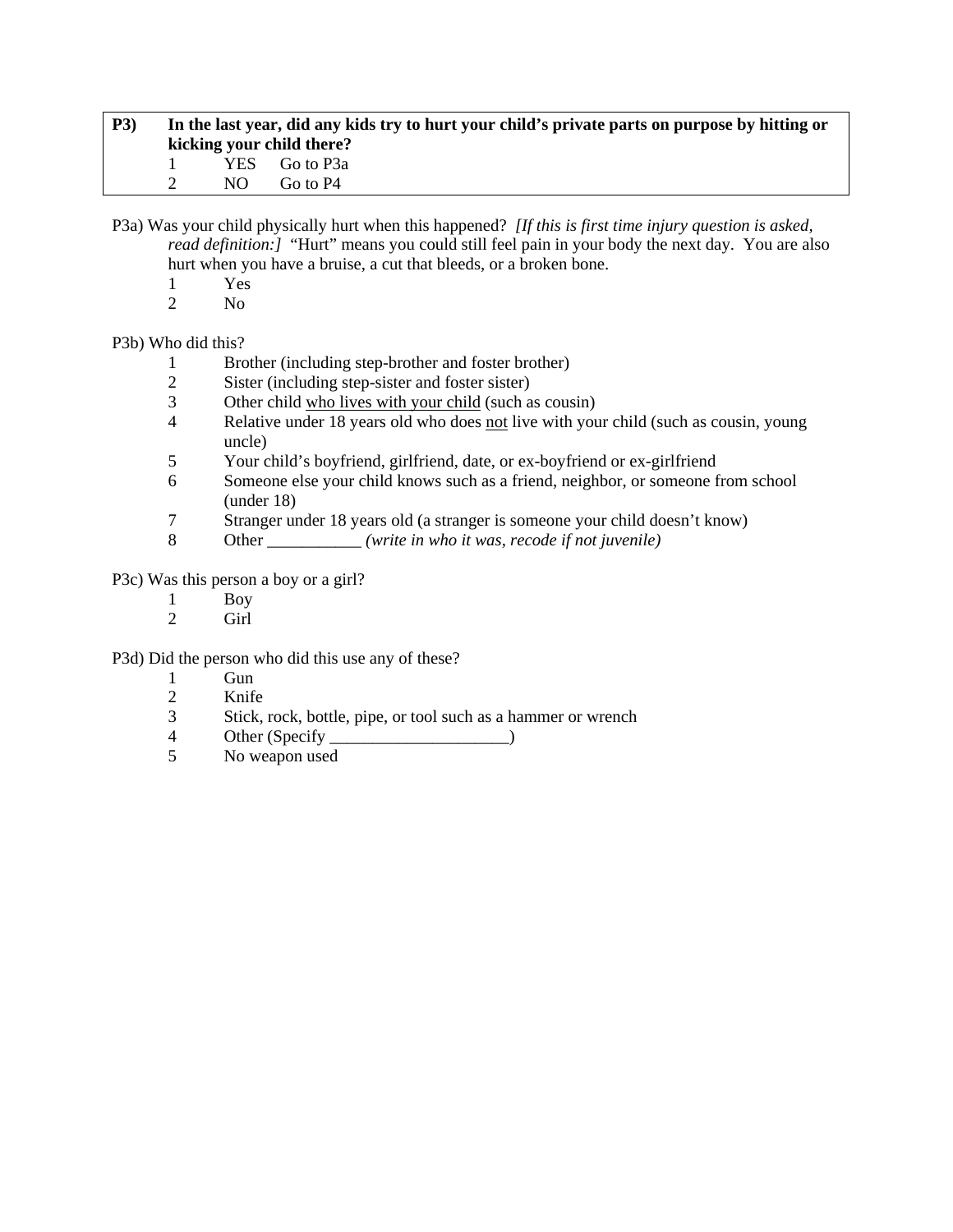| <b>P4</b> ) | In the last year, did any kids, even a brother or sister, pick on you by chasing you or<br>grabbing you or by making you do something you didn't want to do? |     |                           |  |  |
|-------------|--------------------------------------------------------------------------------------------------------------------------------------------------------------|-----|---------------------------|--|--|
|             |                                                                                                                                                              | NO. | YES Go to P4a<br>Go to P5 |  |  |

P4a) Was your child physically hurt when this happened? *[If this is first time injury question is asked, read definition:]* "Hurt" means you could still feel pain in your body the next day. You are also hurt when you have a bruise, a cut that bleeds, or a broken bone.

- $\frac{1}{2}$  Yes
- N<sub>o</sub>

P4b) Who did this?

- 1 Brother (including step-brother and foster brother)
- 2 Sister (including step-sister and foster sister)
- 3 Other child who lives with your child (such as cousin)<br>4 Relative under 18 years old who does not live with you
- Relative under 18 years old who does not live with your child (such as cousin, young uncle)
- 5 Your child's boyfriend, girlfriend, date, or ex-boyfriend or ex-girlfriend
- 6 Someone else your child knows such as a friend, neighbor, or someone from school (under 18)
- 7 Stranger under 18 years old (a stranger is someone your child doesn't know)
- 8 Other \_\_\_\_\_\_\_\_\_\_\_ *(write in who it was, recode if not juvenile)*

P4c) Was this person a boy or a girl?

- 1 Boy<br>2 Girl
- Girl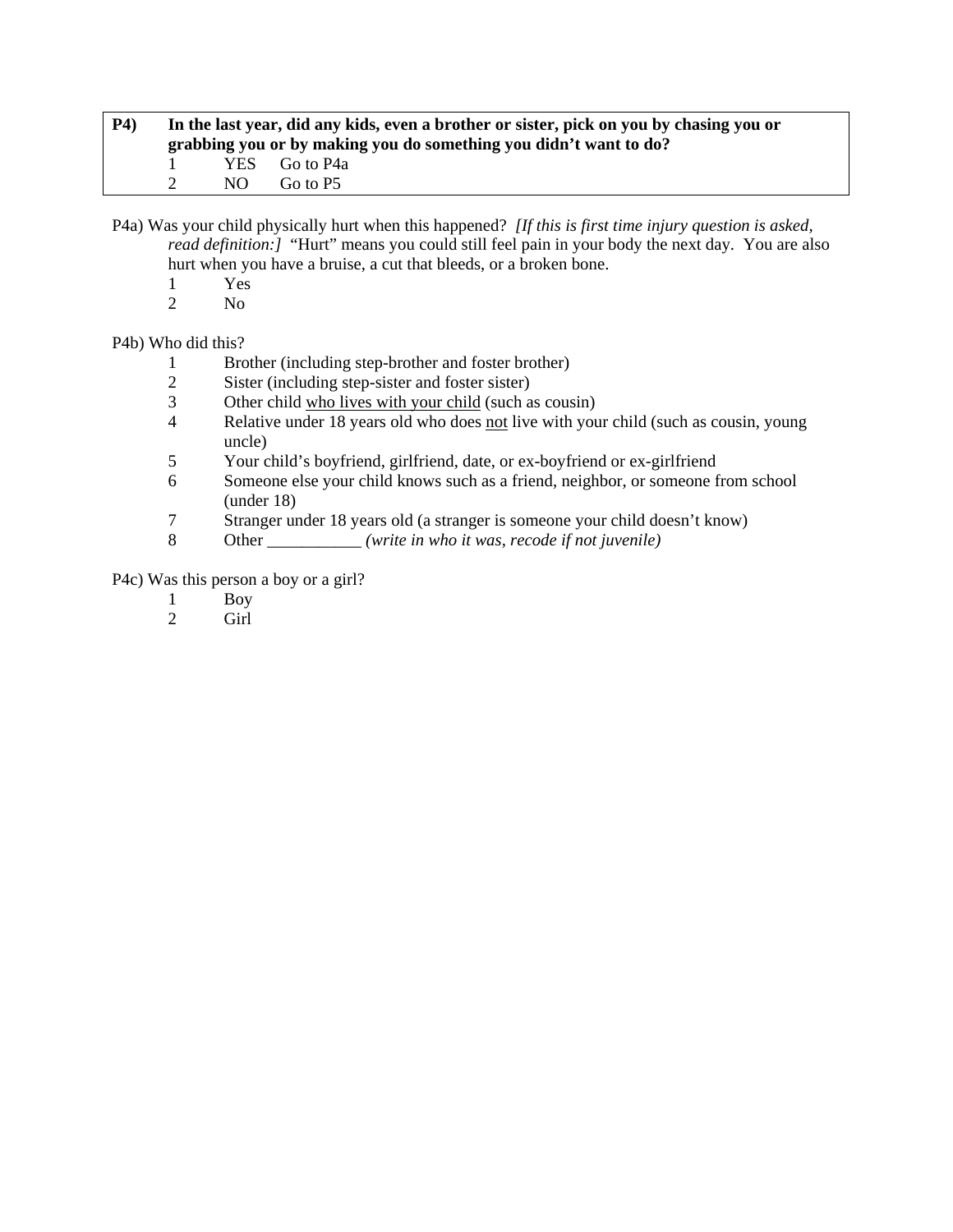| <b>P5</b> ) | In the last year, did your child get scared or feel really bad because kids were calling your |     |               |  |
|-------------|-----------------------------------------------------------------------------------------------|-----|---------------|--|
|             | child names, saying mean things to your child, or saying they didn't want your child          |     |               |  |
|             | around?                                                                                       |     |               |  |
|             | $\mathbf{1}$                                                                                  |     | YES Go to P5a |  |
|             | $\mathcal{D}$                                                                                 | NO. | Go to P6      |  |

P5a) Who did this?

- 1 Brother (including step-brother and foster brother)<br>2 Sister (including step-sister and foster sister)
- 2 Sister (including step-sister and foster sister)<br>3 Other child who lives with your child (such a
- 3 Other child who lives with your child (such as cousin)<br>4 Relative under 18 years old who does not live with you
- Relative under 18 years old who does not live with your child (such as cousin, young uncle)
- 5 Your child's boyfriend, girlfriend, date, or ex-boyfriend or ex-girlfriend
- 6 Someone else your child knows such as a friend, neighbor, or someone from school (under 18)
- 7 Stranger under 18 years old (a stranger is someone your child doesn't know)
- 8 Other *(write in who it was, recode if not juvenile)*

P5b) Was this person a boy or a girl?

- 1 Boy
- 2 Girl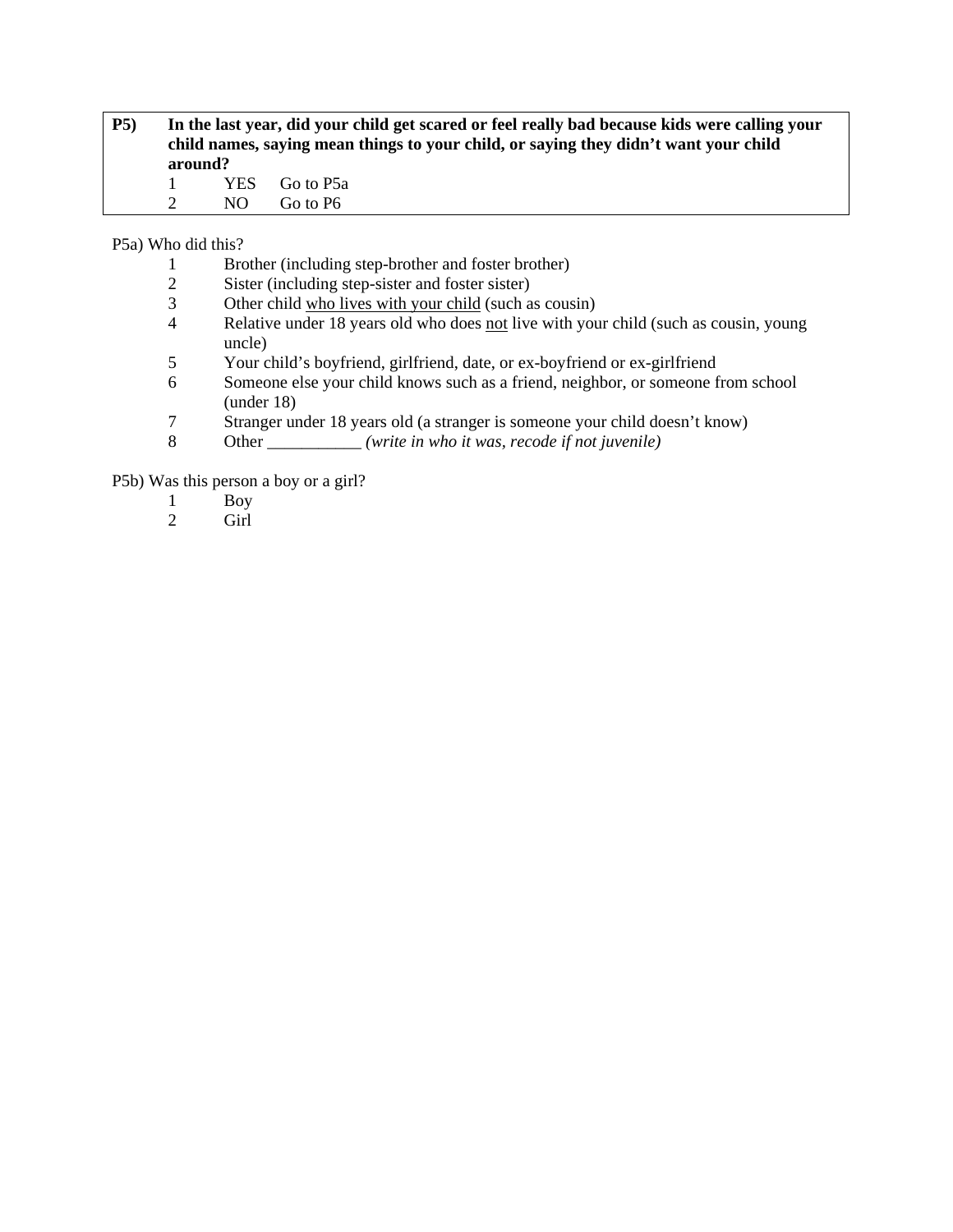*Note: P6 is only asked about youth aged 12 and over.* 

**P6) In the last year did a boyfriend or girlfriend or anyone your child went on a date with slap or hit your child?**  1 YES Go to P6a 2 NO Go to Module D, S1

- P6a) Was your child physically hurt when this happened? *[If this is first time injury question is asked, read definition:]* "Hurt" means you could still feel pain in your body the next day. You are also hurt when you have a bruise, a cut that bleeds, or a broken bone.
	- 1 Yes<br>2 No
	- $N<sub>0</sub>$

P6b) Who did this?

- 1 Brother (including step-brother and foster brother)
- 2 Sister (including step-sister and foster sister)
- 3 Other child who lives with your child (such as cousin)
- 4 Relative under 18 years old who does not live with your child (such as cousin, young uncle)
- 5 Your child's boyfriend, girlfriend, date, or ex-boyfriend or ex-girlfriend
- 6 Someone else your child knows such as a friend, neighbor, or someone from school (under 18)
- 7 Stranger under 18 years old (a stranger is someone your child doesn't know)
- 8 Other \_\_\_\_\_\_\_\_\_\_\_ *(write in who it was, recode if not juvenile)*

P6c) Was this person a boy or a girl?

- 1 Boy
- 2 Girl

P6d) Did the person who did this use any of these?

- 1 Gun<br>2 Knife
- Knife
- 3 Stick, rock, bottle, pipe, or tool such as a hammer or wrench
- 4 Other (Specify )
- 5 No weapon used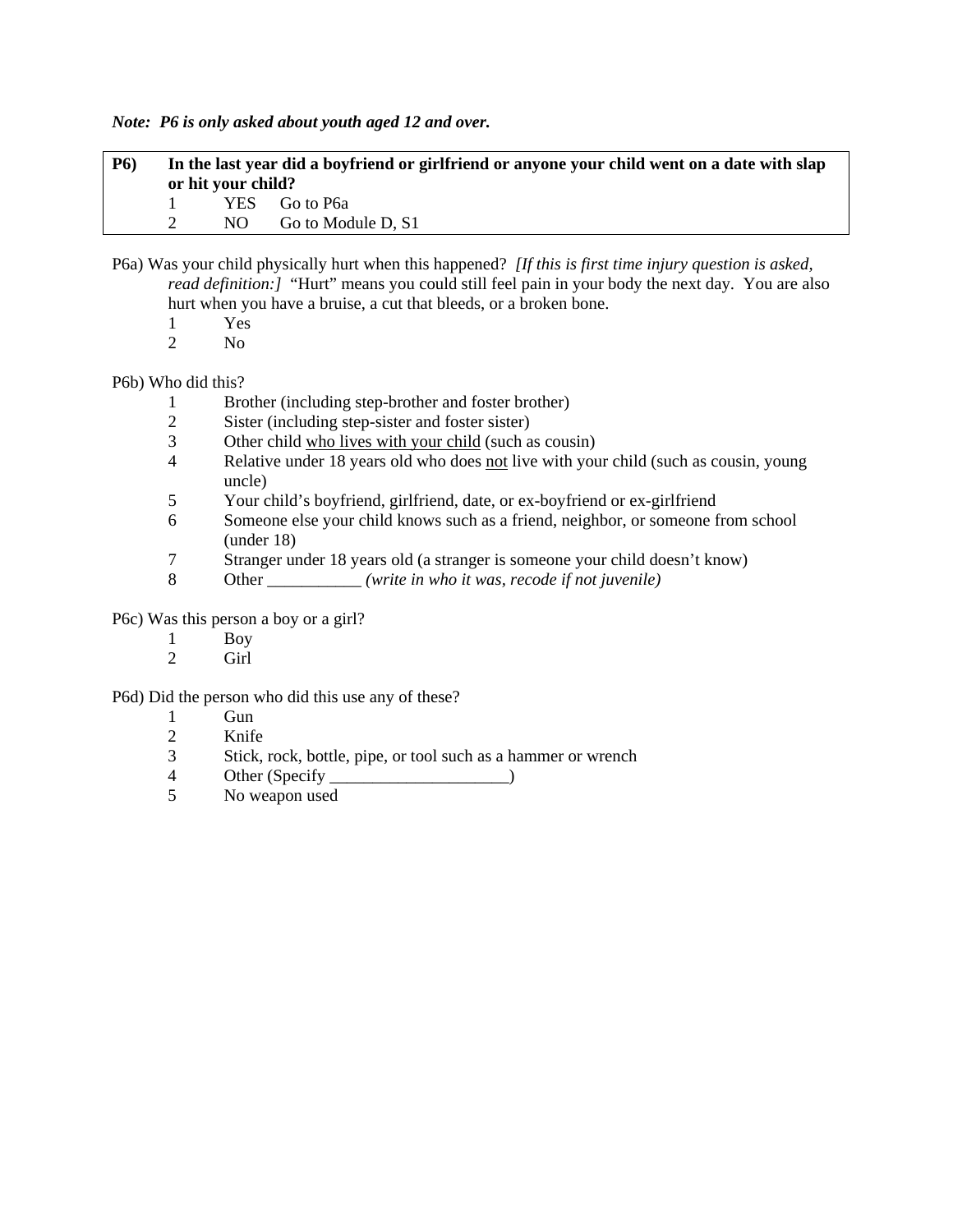# Module D: SEXUAL VICTIMIZATIONS

*Notes to interviewer:* 

*a) If it's apparent there was more than one incident, say, "Answer the next questions about the last time this happened."* 

*b) Try to complete follow-ups from open-ended response to questions. Read response categories only if caregiver needs help.* 

*c) For multiple perpetrators, collect information for up to 5 perpetrators.* 

# **S1) In the last year, did a grown-up your child knows touch your child's private parts when they shouldn't have or make your child touch their private parts? Or did a grown-up your child knows force your child to have sex?**  1 YES Go to S1a 2 NO Go to S2

S1a) Was your child physically hurt when this happened? *[If this is first time injury question is asked, read definition:]* "Hurt" means you could still feel pain in your body the next day. You are also hurt when you have a bruise, a cut that bleeds, or a broken bone.

- $\frac{1}{2}$  Yes
- N<sub>o</sub>

#### S1b) Who did this?

- 1 Father
- 2 Step-father
- 3 Foster father
- 4 Mother
- 5 Step-mother
- 6 Foster mother
- 7 Parent's boyfriend or girlfriend who lives with your child
- 8 Parent's boyfriend or girlfriend who does not live with your child
- 9 Uncle, aunt, grandparent, or other adult relative who lives in your child's home
- 10 Grown-up relative, such as uncle, aunt, grandparent, who does not live with your child
- 11 Grown-up you know but do not live with, such as teacher, coach, neighbor, or babysitter
- 12 Other *(write in who it was, recode if not known adult)*
- S1c) Was this person a man, or a woman?
	- 1 Man
	- 2 Woman
	- 3 Boy
	- 4 Girl

S1d) Did this person (persons) put any part of their body inside your child?

- 1 Yes
- 2  $N<sub>0</sub>$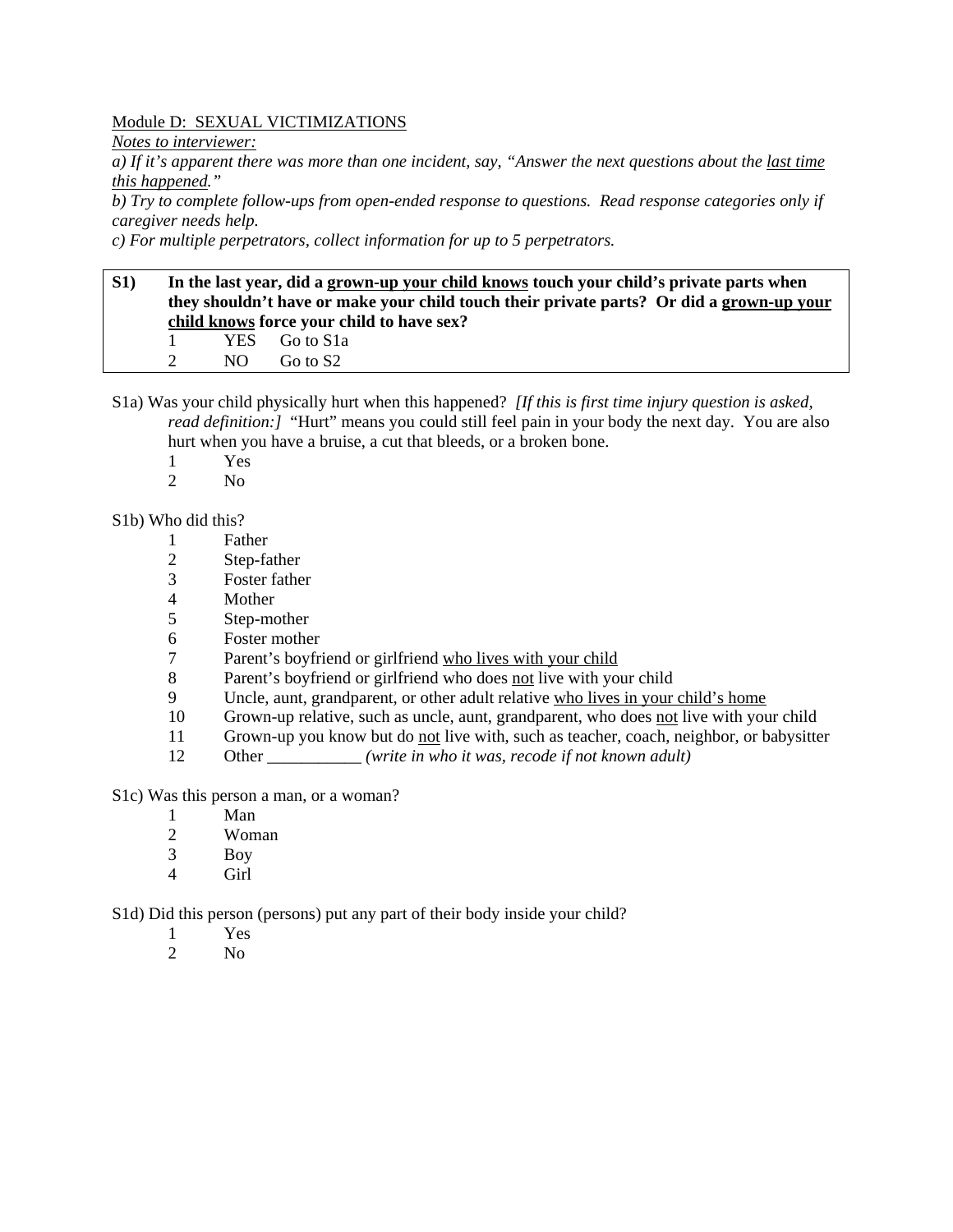- **S2) In the last year, did a grown-up your child did not know touch your child' private parts when they shouldn't have, make your child touch their private parts or force your child to have sex?**  1 YES Go to S2a 2 NO Go to S3
- S2a) Was your child physically hurt when this happened? *[If this is first time injury question is asked, read definition:]* "Hurt" means you could still feel pain in your body the next day. You are also hurt when you have a bruise, a cut that bleeds, or a broken bone.
	- 1 Yes<br>2 No
	- No.

# S2b) Was this person a man or a woman?

- 1 Man<br>2 Wom
- Woman

S2c) Did this person (persons) put any part of their body inside your child?

- 1 Yes<br>2 No
- N<sub>o</sub>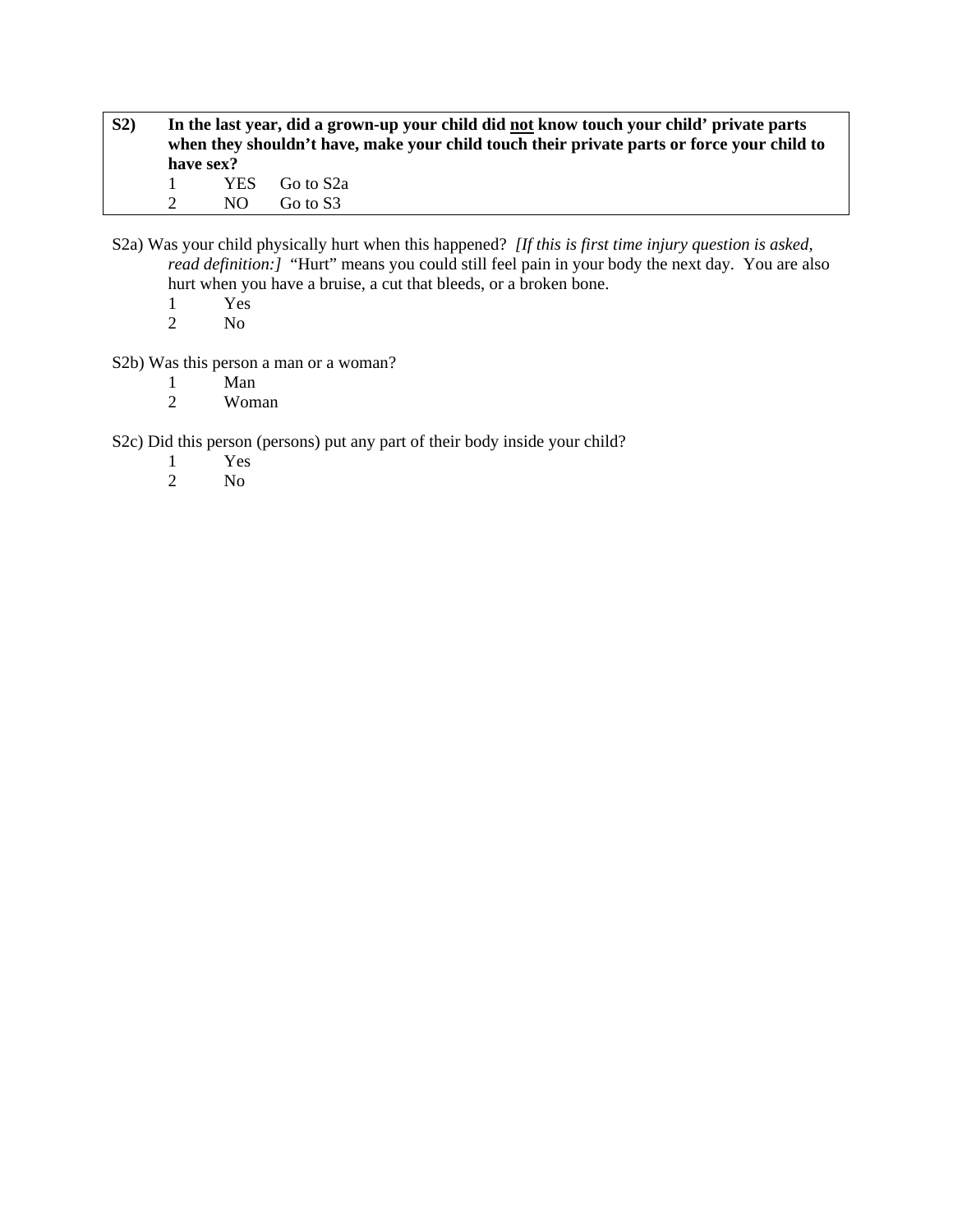- **S3) Now think about kids your child's age, like from school, a boy friend or girl friend, or even a brother or sister. In the last year, did another child or teen make your child do sexual things?**  1 YES Go to S3a 2 NO Go to S4
- S3a) Was your child physically hurt by what happened? [If this is first time injury question is asked, read definition:] "Hurt" means you could still feel pain in your body the next day. You are also hurt when you have a bruise, a cut that bleeds, or a broken bone.
	- 1 Yes
	- 2 No

# S3b) Who did this?

- 1 Brother (including step-brother and foster brother)
- 2 Sister (including step-sister and foster sister)<br>3 Other child who lives with your child (such a
- Other child who lives with your child (such as cousin)
- 4 Relative under 18 years old who does not live with your child (such as cousin, young uncle)
- 5 Your child's boyfriend, girlfriend, date, or ex-boyfriend or ex-girlfriend
- 6 Someone else your child knows such as a friend, neighbor, or someone from school (under 18)
- 7 Stranger under 18 years old (a stranger is someone your child doesn't know)
- 8 Other \_\_\_\_\_\_\_\_\_\_\_ *(write in who it was, recode if not juvenile)*

S3c) Was this person a boy or a girl?

- 1 Boy
- 2 Girl

S3d) Did this person (persons) put any part of their body inside your child?

- 1 Yes
- 2 No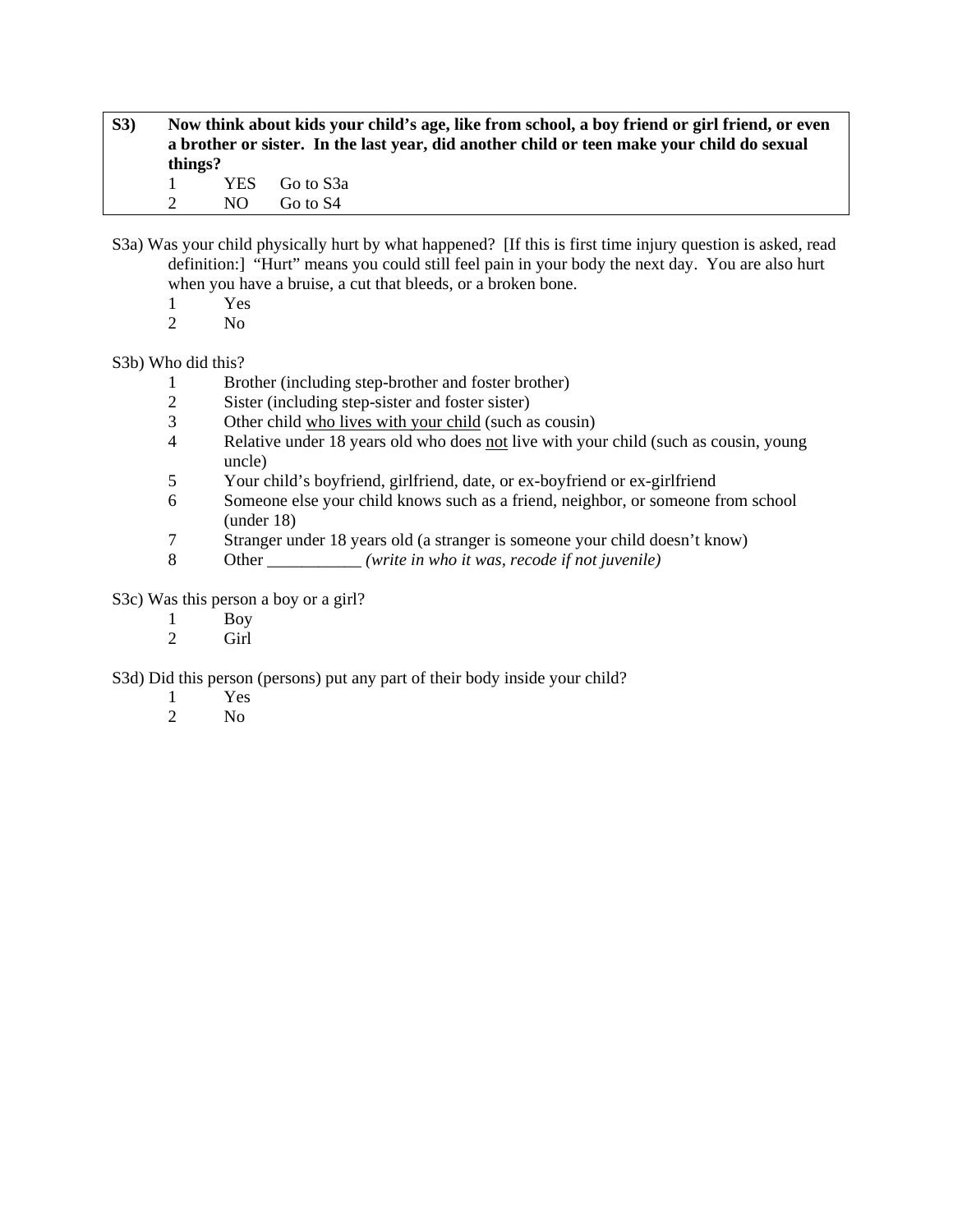| <b>S4</b> ) | In the last year, did anyone try to force your child to have sex, that is sexual intercourse of<br>any kind, even if it didn't happen? |     |               |  |
|-------------|----------------------------------------------------------------------------------------------------------------------------------------|-----|---------------|--|
|             |                                                                                                                                        |     | YES Go to S4a |  |
|             |                                                                                                                                        | NO. | Go to S5      |  |

S4a) Was your child physically hurt by what happened? *[If this is first time injury question is asked, read definition:]* "Hurt" means you could still feel pain in your body the next day. You are also hurt when you have a bruise, a cut that bleeds, or a broken bone.

- $\frac{1}{2}$  Yes
- $N<sub>0</sub>$

S4b) Who did this?

- 1 Brother, sister, or other child who lives with your child (cousin, foster sibling, etc.)
- 2 Father (including step-father, foster father, or live-in boyfriend)
- 3 Mother (including step-mother, foster mother, or live-in girlfriend)<br>4 A relative who lives in your child's home (uncle, grandparent, etc.)
- 4 A relative who lives in your child's home (uncle, grandparent, etc.)
- 5 A relative who does not live with your child
- 6 Your child's boyfriend, girlfriend, date, or ex-boyfriend or ex-girlfriend
- 7 Someone else your child knows such as a friend, neighbor, teacher, or someone from school
- 8 Stranger (a stranger is someone your child doesn't know)
- 9 Other \_\_\_\_\_\_\_\_\_\_\_ *(write in who it was)*

S4c) Was this person a man, woman, boy or girl?

- 1 Man<br>2 Wom
- Woman
- 3 Boy
- 4 Girl

S4d) Did this person (persons) put any part of their body inside your child?

- $\frac{1}{2}$  Yes
	- N<sub>o</sub>
- S4e) When this happened, did someone actually use physical force by pushing, grabbing, hitting, or threatening your child with a weapon?
	- 1 Yes
	- 2 No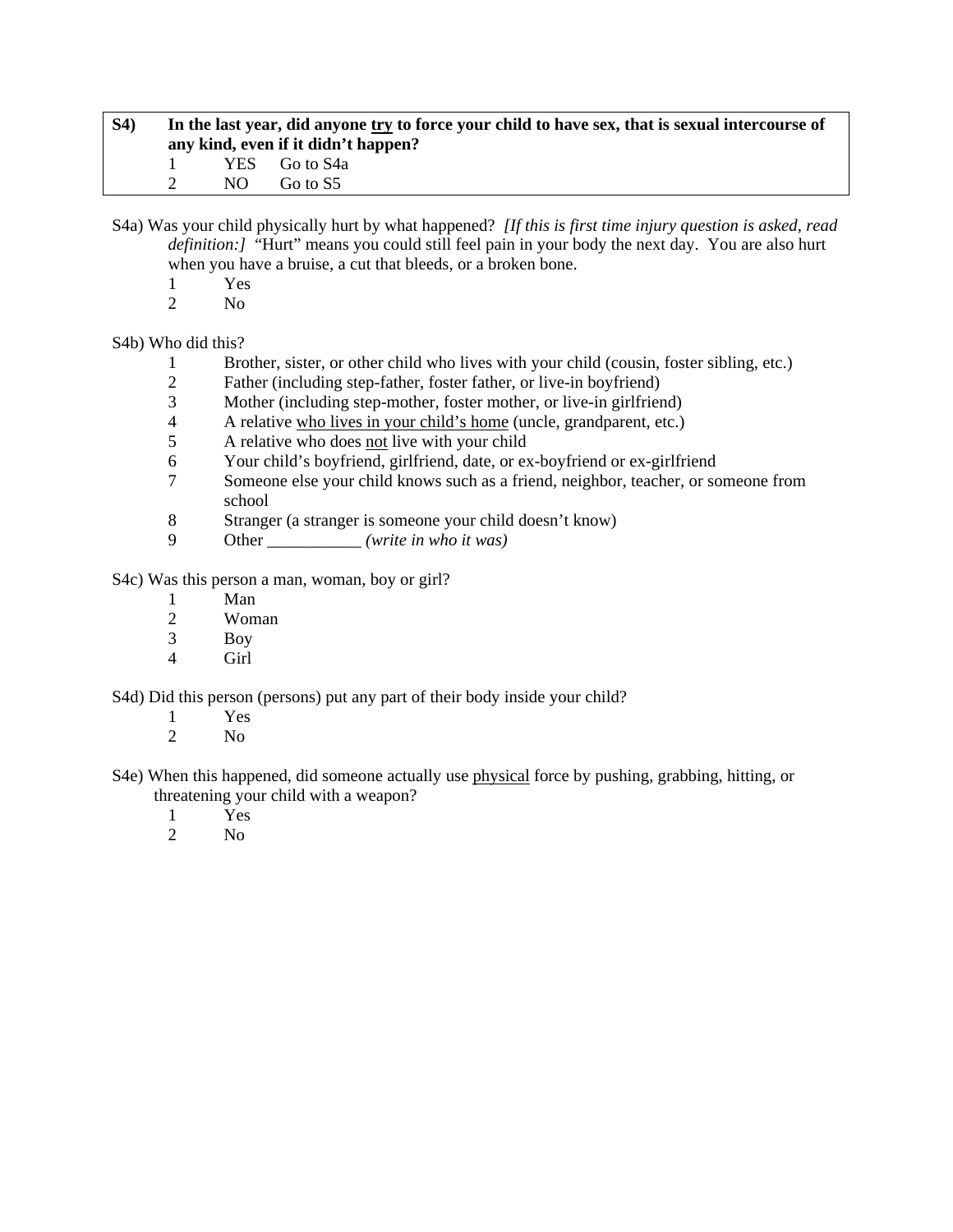| S5) | In the last year, did anyone make your child look at their private parts by using force or<br>surprise, or by "flashing" your child? |               |  |  |
|-----|--------------------------------------------------------------------------------------------------------------------------------------|---------------|--|--|
|     |                                                                                                                                      | YES Go to S5a |  |  |
|     | NO.                                                                                                                                  | Go to S6      |  |  |

S5a) Who did this?

- 1 Brother, sister, or other child who lives with your child (cousin, foster sibling, etc.)
- 2 Father (including step-father, foster father, or live-in boyfriend)<br>3 Mother (including step-mother, foster mother, or live-in girlfrien
- 3 Mother (including step-mother, foster mother, or live-in girlfriend)<br>4 A relative who lives in your child's home (uncle, grandparent, etc.)
- 4 A relative who lives in your child's home (uncle, grandparent, etc.)<br>
A relative who does not live with your child
- 5 A relative who does not live with your child
- 6 Your child's boyfriend, girlfriend, date, or ex-boyfriend or ex-girlfriend
- 7 Someone else your child knows such as a friend, neighbor, teacher, or someone from school
- 8 Stranger (a stranger is someone your child doesn't know)<br>9 Other (write in who it was)
- Other *<i>(write in who it was)*

S5b) Was this person a man, woman, boy or girl?

- 1 Man
- 2 Woman
- 3 Boy
- 4 Girl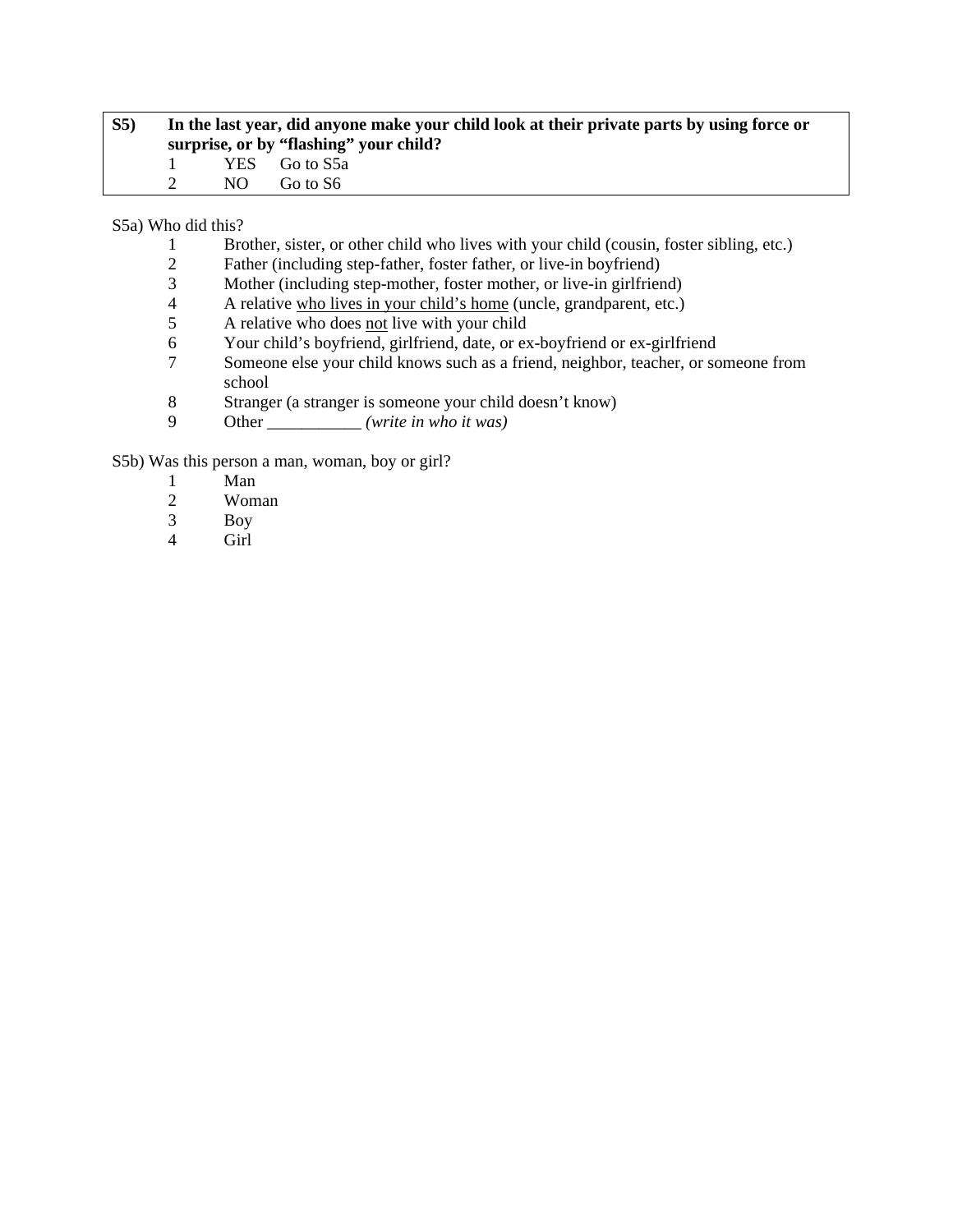| <b>S6</b> ) | In the last year, did anyone hurt your child's feelings by saying or writing something sexual<br>about your child or your child's body? |     |               |  |
|-------------|-----------------------------------------------------------------------------------------------------------------------------------------|-----|---------------|--|
|             |                                                                                                                                         |     | YES Go to S6a |  |
|             |                                                                                                                                         | NO. | Go to S7      |  |

S6a) Who did this?

- 1 Brother, sister, or other child who lives with your child (cousin, foster sibling, etc.)
- 2 Father (including step-father, foster father, or live-in boyfriend)<br>3 Mother (including step-mother, foster mother, or live-in girlfrien
- 3 Mother (including step-mother, foster mother, or live-in girlfriend)<br>4 A relative who lives in your child's home (uncle, grandparent, etc.)
- 4 A relative who lives in your child's home (uncle, grandparent, etc.)<br>
A relative who does not live with your child
- 5 A relative who does not live with your child
- 6 Your child's boyfriend, girlfriend, date, or ex-boyfriend or ex-girlfriend
- 7 Someone else your child knows such as a friend, neighbor, teacher, or someone from school
- 8 Stranger (a stranger is someone your child doesn't know)<br>9 Other (write in who it was)
- Other *<i>(write in who it was)*

S6b) Was this person a man, woman, boy or girl?

- 1 Man
- 2 Woman
- 3 Boy
- 4 Girl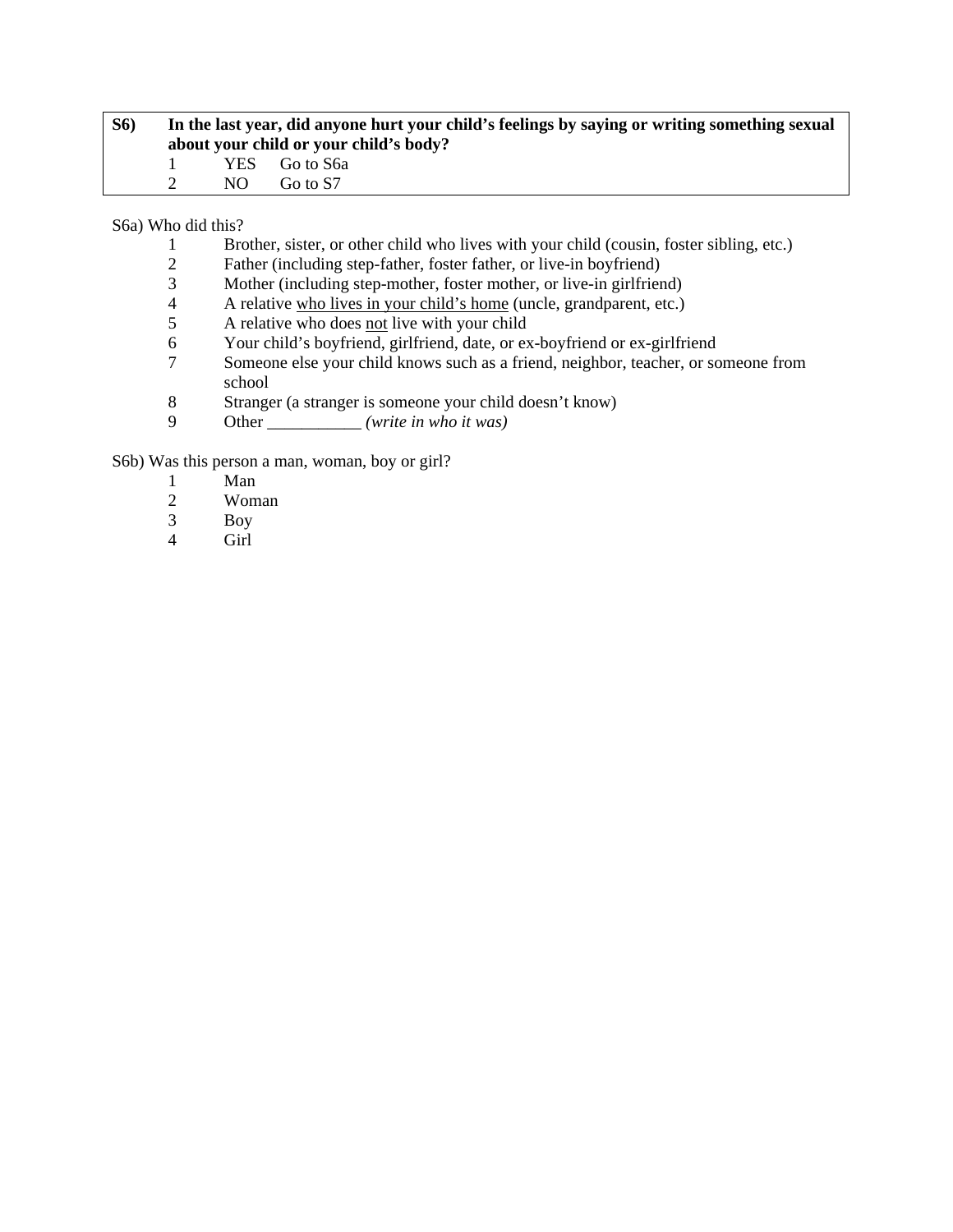*Note: S7 is only asked about youth aged 12 and over.* 

| S7) |               | In the last year, did your child do sexual things with anyone 18 or older, even things your |
|-----|---------------|---------------------------------------------------------------------------------------------|
|     | child wanted? |                                                                                             |
|     |               | YES Go to S7a                                                                               |

| NО | Go to Module E, W1 |
|----|--------------------|

- S7a) Was your child physically hurt by what happened? [If this is first time injury question is asked, read definition:] "Hurt" means you could still feel pain in your body the next day. You are also hurt when you have a bruise, a cut that bleeds, or a broken bone.
	- 1 Yes
	- 2 No

# S7b) Who did this?

- 1 Brother, sister, or other child who lives with your child (cousin, foster sibling, etc.)
- 2 Father (including step-father, foster father, or live-in boyfriend)
- 3 Mother (including step-mother, foster mother, or live-in girlfriend)
- 4 A relative who lives in your child's home (uncle, grandparent, etc.)
- 5 A relative who does not live with your child
- 6 Your child's boyfriend, girlfriend, date, or ex-boyfriend or ex-girlfriend
- 7 Someone else your child knows such as a friend, neighbor, teacher, or someone from school
- 8 Stranger (a stranger is someone your child doesn't know)<br>9 Other (write in who it was)
- Other \_\_\_\_\_\_\_\_\_\_ *(write in who it was)*

# S7c) Was this person a man or a woman?

- 1 Man<br>2 Wom
	- Woman

# S7d) Did this person put any part of their body inside your child?

- $\frac{1}{2}$  Yes
- $N<sub>0</sub>$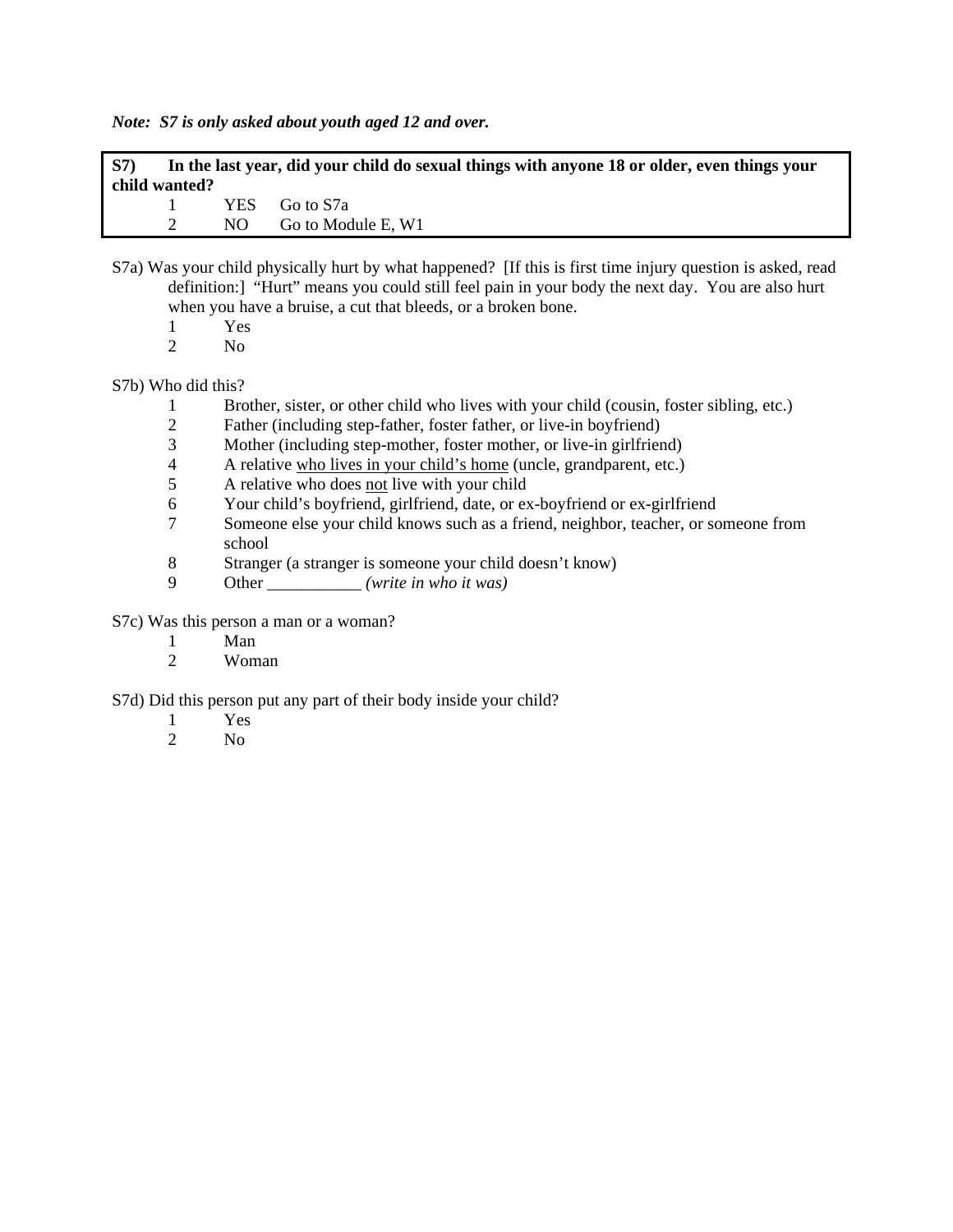# *Module E: WITNESSING AND INDIRECT VICTIMIZATIONS*

*Notes to interviewer:* 

*a) If more than one incident, say, "Answer the next questions about the last time this happened." b) Try to complete follow-ups from open-ended response to questions. Read response categories only if caregiver needs help.* 

| W1 | In the last year, did your child SEE a parent get pushed, slapped, hit, punched, or beat up<br>by another parent, or their boyfriend or girlfriend? |     |                          |  |
|----|-----------------------------------------------------------------------------------------------------------------------------------------------------|-----|--------------------------|--|
|    |                                                                                                                                                     |     | YES Go to W <sub>1</sub> |  |
|    |                                                                                                                                                     | NO. | Go to W2                 |  |

W1a) Who did this? *[Be sure to get relationship of youth to perpetrator, not perpetrator to victim.]*

- 1 Father
- 2 Step-father
- 3 Foster father
- 4 Mother
- 5 Step-mother
- 6 Foster mother
- 7 Parent's boyfriend or girlfriend who lives with your child
- 8 Parent's boyfriend or girlfriend who does not live with your child
- 9 Uncle, aunt, grandparent, or other adult relative who lives in your child's home
- 10 Other \_\_\_\_\_\_\_\_\_\_\_ *(write in who it was, recode if not in parental role)*

W1b) Was this person a man or a woman?

- 1 Man<br>2 Wom
- Woman

W1c) Who did this happen to? *[Be sure to get relationship of youth to victim, not perpetrator to victim.]*

- 1 Father
- 2 Step-father
- 3 Foster father
- 4 Mother
- 5 Step-mother
- 6 Foster mother
- 7 Parent's boyfriend or girlfriend who lives with your child
- 8 Parent's boyfriend or girlfriend who does not live with your child
- 9 Uncle, aunt, grandparent, or other adult relative who lives in your child's home
- 10 Other \_\_\_\_\_\_\_\_\_\_\_*(write in who it was, recode if not in parental role)*
- W<sub>1</sub>d) Was this person a man or a woman?
	- 1 Man
	- 2 Woman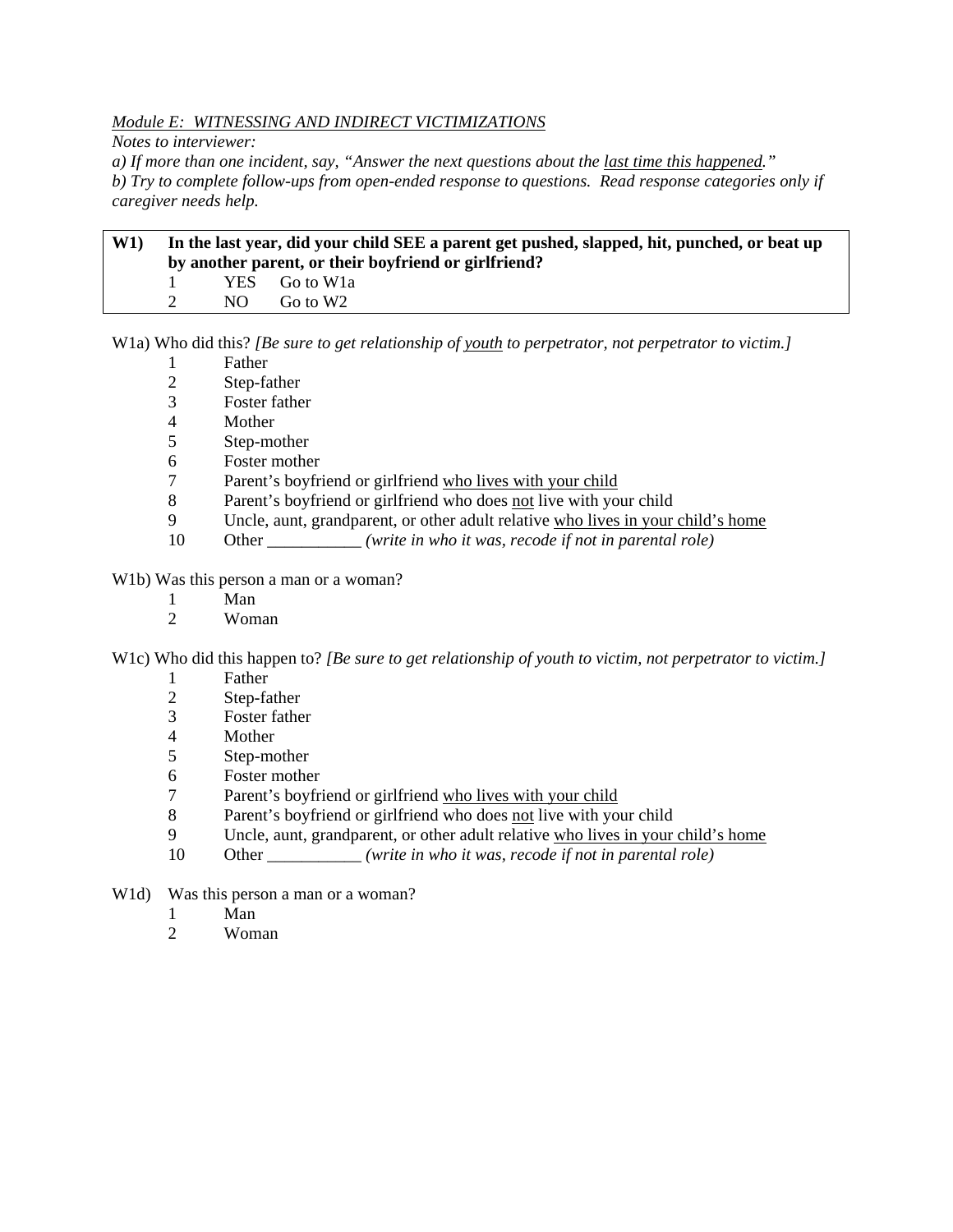| W2 | In the last year, did your child SEE a parent hit, beat, kick, or physically hurt his or her<br>brothers or sisters, not including a spanking on the bottom? |     |               |  |
|----|--------------------------------------------------------------------------------------------------------------------------------------------------------------|-----|---------------|--|
|    | and the state                                                                                                                                                |     | YES Go to W2a |  |
|    |                                                                                                                                                              | NO. | Go to W3      |  |

W2a) Who did this? *[Be sure to get relationship of youth to perpetrator, not perpetrator to victim.]*

- 1 Father
- 2 Step-father<br>3 Foster fathe
- Foster father
- 4 Mother
- 5 Step-mother
- 6 Foster mother
- 7 Parent's boyfriend or girlfriend who lives with your child
- 8 Parent's boyfriend or girlfriend who does not live with your child
- 9 Uncle, aunt, grandparent, or other adult relative who lives in your child's home
- 10 Other *<i>(write in who it was, recode if not in parental role)*

W2b) Was this person a man or a woman?

- 1 Man
- 2 Woman

W2c) Who did this happen to? *[Be sure to get relationship of youth to victim, not perpetrator to victim.]* 

- 1 Brother (including step-brother and foster brother)<br>2 Sister (including step-sister and foster sister)
- Sister (including step-sister and foster sister)
- 3 Other child who lives with your child (such as cousin)
- 4 Relative under 18 years old who does not live with your child (such as cousin, young uncle)
- 5 Other \_\_\_\_\_\_\_\_\_\_\_ *(write in who it was, recode if not co-resident child)*

W<sub>2</sub>d) Was this person a boy or a girl?

- 3 Boy<br>4 Girl
- Girl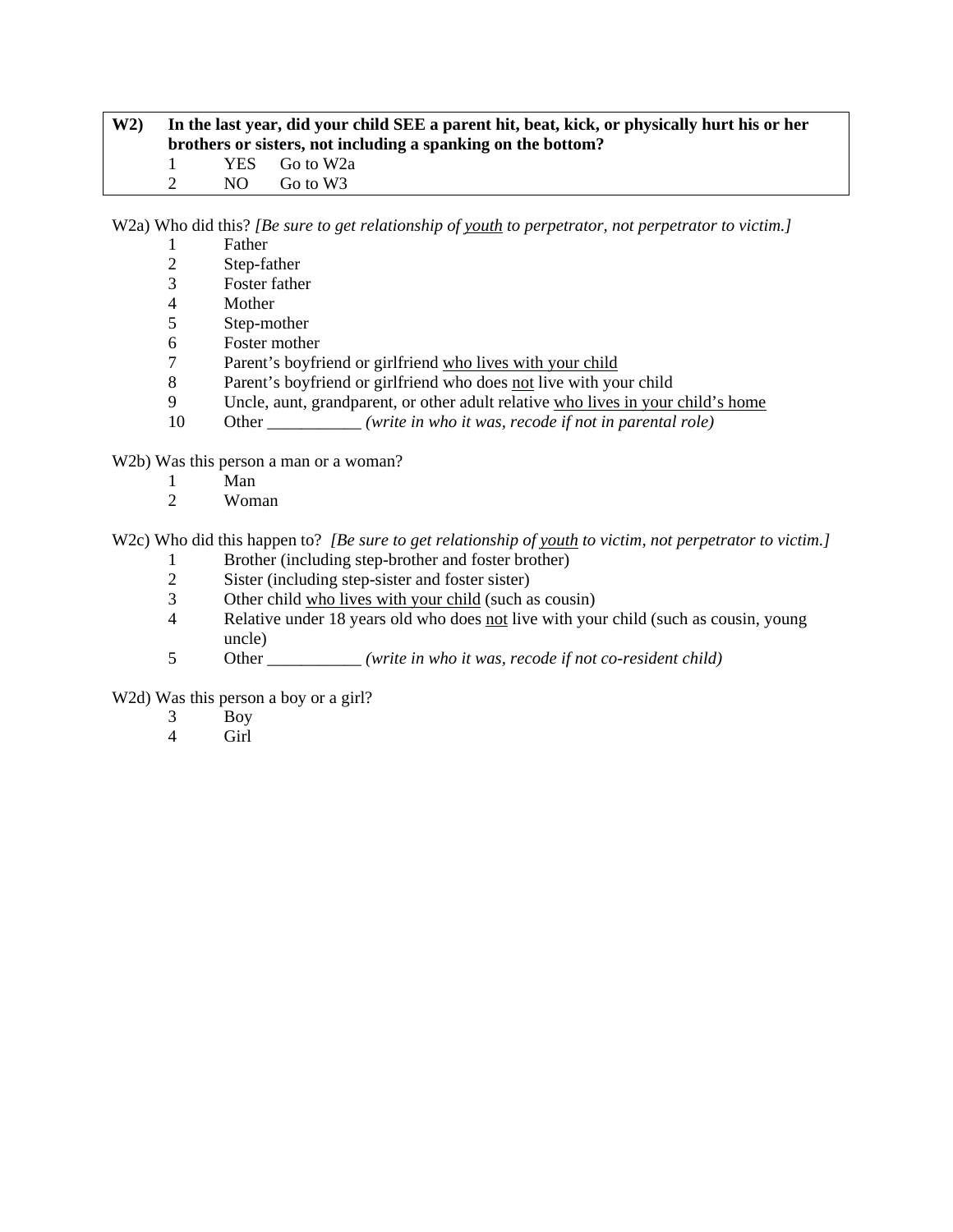**W3) In the last year, in real life, did your child SEE anyone get attacked on purpose WITH a stick, rock, gun, knife, or other thing that would hurt? Somewhere like: at home, at school, at a store, in a car, on the street, or anywhere else?**  1 YES Go to W3a 2 NO Go to W4

W3a) Who did this? *[Be sure to get relationship of child to perpetrator, not perpetrator to victim.]*

- 1 Brother, sister, or other child who lives with your child (cousin, foster sibling, etc.)<br>2 Father (including step-father, foster father, or live-in bovfriend)
- 2 Father (including step-father, foster father, or live-in boyfriend)<br>3 Mother (including step-mother, foster mother, or live-in girlfrien
- Mother (including step-mother, foster mother, or live-in girlfriend)
- 4 A relative who lives in your child's home (uncle, grandparent, etc.)
- 5 A relative who does not live with your child
- 6 Your child's boyfriend, girlfriend, date, or ex-boyfriend or ex-girlfriend
- 7 Someone else your child knows such as a friend, neighbor, teacher, or someone from school
- 8 Stranger (a stranger is someone your child doesn't know)
- 9 Other \_\_\_\_\_\_\_\_\_\_\_ *(write in who it was)*

W<sub>3</sub>b) Was this person a man, woman, boy or girl?

- 1 Man
- 2 Woman
- 3 Boy
- 4 Girl

W3c) Who did this happen to? *[Be sure to get relationship of child to victim, not perpetrator to victim.]* 

- 1 Brother, sister, or other child who lives with your child (cousin, foster sibling, etc.)
- 2 Father (including step-father, foster father, or live-in boyfriend)
- 3 Mother (including step-mother, foster mother, or live-in girlfriend)
- 4 A relative who lives in your child's home (uncle, grandparent, etc.)
- 5 A relative who does not live with your child
- 6 Your child's boyfriend, girlfriend, date, or ex-boyfriend or ex-girlfriend
- 7 Someone else your child knows such as a friend, neighbor, teacher, or someone from school
- 8 Stranger (a stranger is someone your child doesn't know)
- 9 Other \_\_\_\_\_\_\_\_\_\_\_ *(write in who it was)*

W3d) Was this person a man, woman, boy, or girl?

- 1 Man<br>2 Wom
- Woman
- 3 Boy
- 4 Girl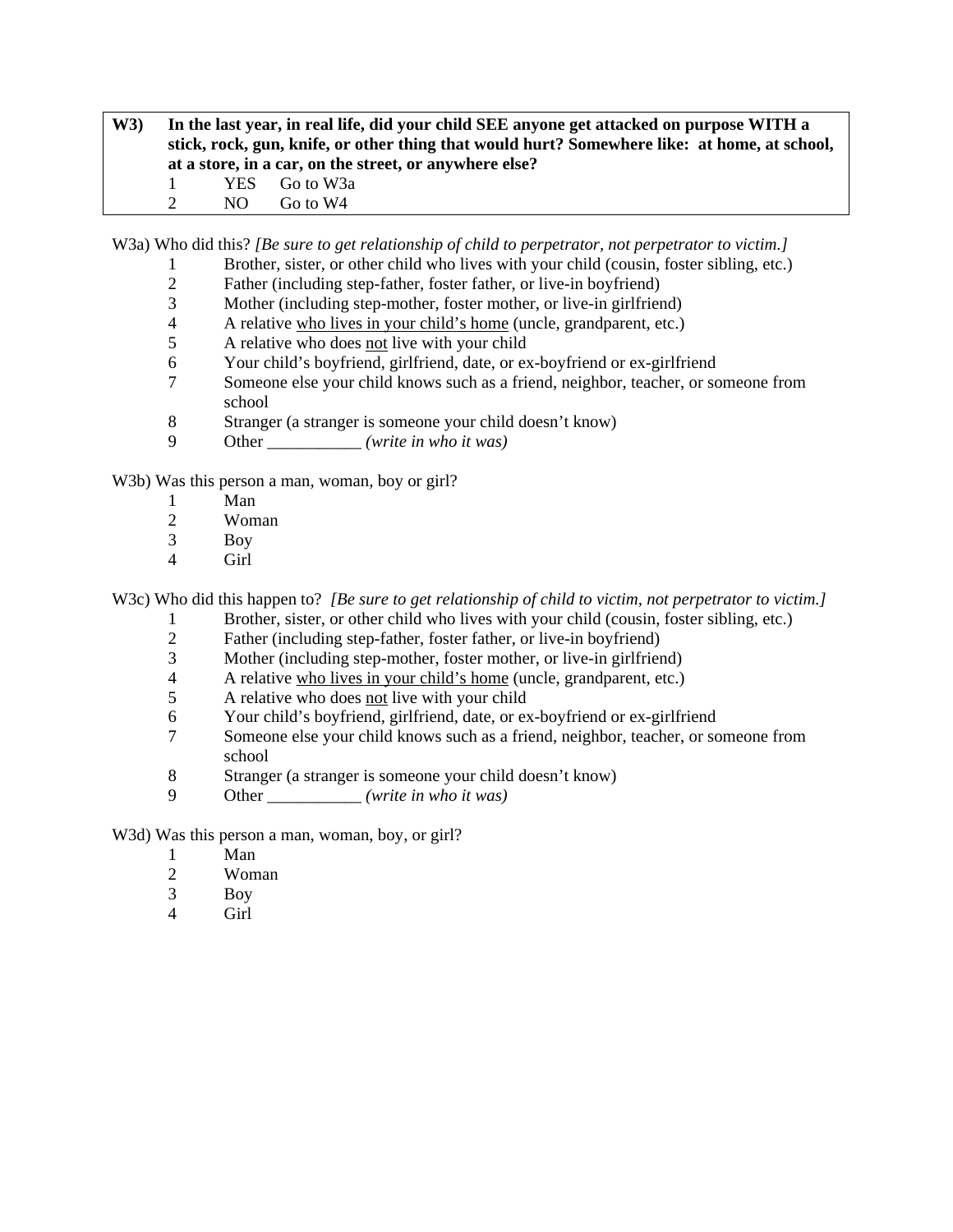# **W4) In the last year, in real life, did your child SEE anyone get attacked or hit on purpose WITHOUT using a stick, rock, gun, knife, or something that would hurt?**  1 YES Go to W4a 2 NO Go to W5

W4a) Who did this? *[Be sure to get relationship of youth to perpetrator, not perpetrator to victim.]* 

- 1 Brother, sister, or other child who lives with your child (cousin, foster sibling, etc.)
- 2 Father (including step-father, foster father, or live-in boyfriend)<br>3 Mother (including step-mother, foster mother, or live-in girlfrien
- Mother (including step-mother, foster mother, or live-in girlfriend)
- 4 A relative who lives in your child's home (uncle, grandparent, etc.)
- 5 A relative who does not live with your child
- 6 Your child's boyfriend, girlfriend, date, or ex-boyfriend or ex-girlfriend
- 7 Someone else your child knows such as a friend, neighbor, teacher, or someone from school
- 8 Stranger (a stranger is someone your child doesn't know)
- 9 Other \_\_\_\_\_\_\_\_\_\_\_ *(write in who it was)*

W4b) Was this person a man, woman, boy or girl?

- 1 Man
- 2 Woman
- 3 Boy
- 4 Girl

W4c) Who did this happen to? *[Be sure to get relationship of youth to victim, not perpetrator to victim.]* 

- 1 Brother, sister, or other child who lives with your child (cousin, foster sibling, etc.)<br>2 Father (including step-father, foster father, or live-in bovfriend)
- Father (including step-father, foster father, or live-in boyfriend)
- 3 Mother (including step-mother, foster mother, or live-in girlfriend)
- 4 A relative who lives in your child's home (uncle, grandparent, etc.)
- 5 A relative who does not live with your child
- 6 Your child's boyfriend, girlfriend, date, or ex-boyfriend or ex-girlfriend
- 7 Someone else your child knows such as a friend, neighbor, teacher, or someone from school
- 8 Stranger (a stranger is someone your child doesn't know)
- 9 Other \_\_\_\_\_\_\_\_\_\_\_ *(write in who it was)*

W<sub>4</sub>d) Was this person a man, woman, boy or girl?

- 1 Man
- 2 Woman<br>3 Boy
- Boy
- 4 Girl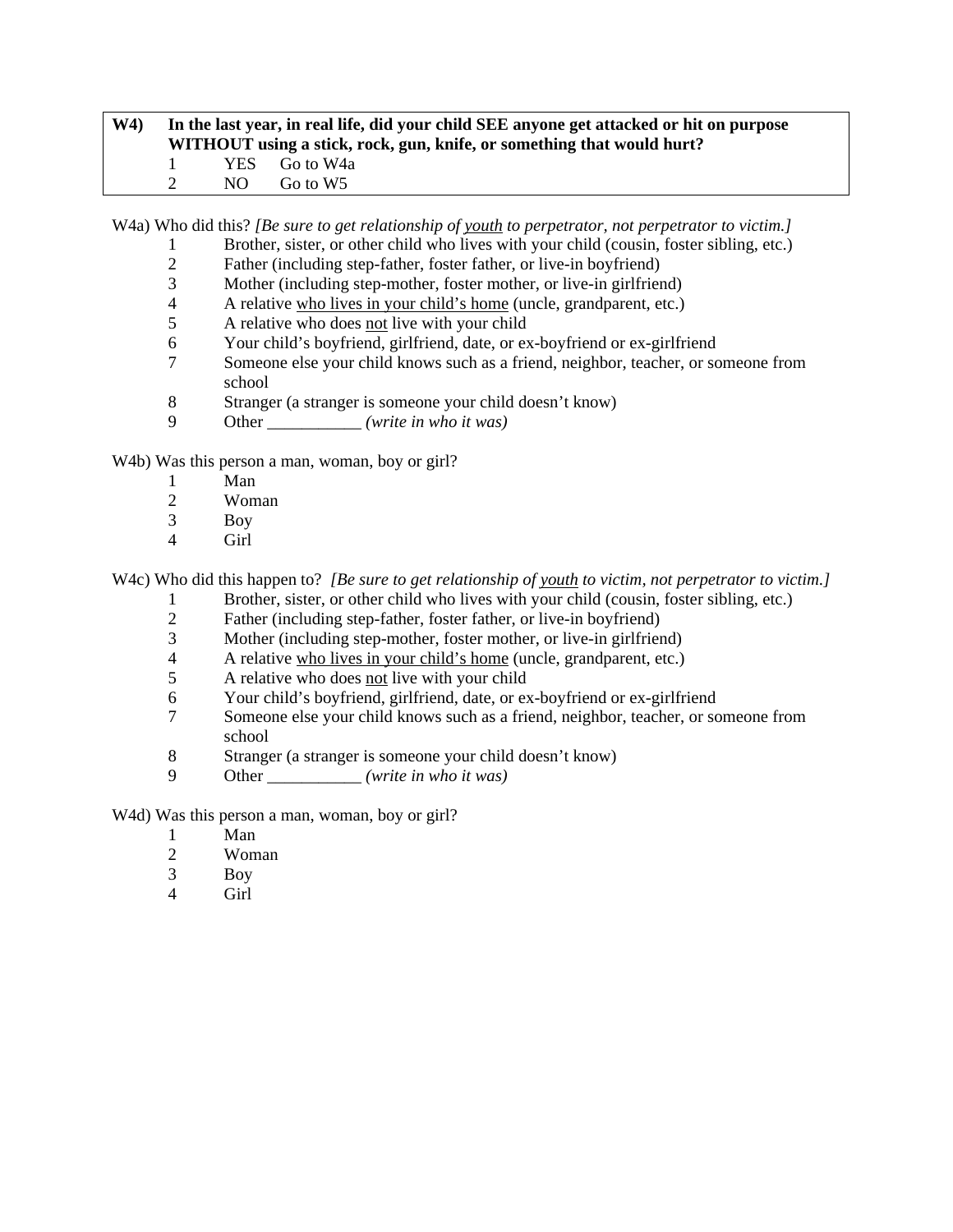### **W5) In the last year, did anyone steal some thing from your childs' house that belongs to your child's family or someone your child lives with? Things like a TV, stereo, car, or anything else?**  1 YES Go to W5a

2 NO Go to W6

W5a) Who did this? *[Be sure to get relationship of youth to perpetrator, not perpetrator to victim.]*

- 1 Brother, sister, or other child who lives with your child (cousin, foster sibling, etc.)<br>2 Father (including step-father, foster father, or live-in bovfriend)
- 2 Father (including step-father, foster father, or live-in boyfriend)<br>3 Mother (including step-mother, foster mother, or live-in girlfrien
- Mother (including step-mother, foster mother, or live-in girlfriend)
- 4 A relative who lives in your child's home (uncle, grandparent, etc.)
- 5 A relative who does not live with your child
- 6 Your child's boyfriend, girlfriend, date, or ex-boyfriend or ex-girlfriend
- 7 Someone else your child knows such as a friend, neighbor, teacher, or someone from school
- 8 Stranger (a stranger is someone your child doesn't know)
- 9 Other \_\_\_\_\_\_\_\_\_\_\_ *(write in who it was)*

W<sub>5</sub>b) Was this person a man, woman, boy or girl?

- 1 Man
- 2 Woman
- 3 Boy
- 4 Girl

W5c) Who did this happen to? Whose things were stolen? *[Be sure to get relationship of youth to victim, not perpetrator to victim.]*

- 1 Brother, sister, or other child who lives with your child (cousin, foster sibling, etc.)
- 2 Father (including step-father, foster father, or live-in boyfriend)
- 3 Mother (including step-mother, foster mother, or live-in girlfriend)
- 4 A relative who lives in your child's home (uncle, grandparent, etc.)
- 5 A relative who does not live with your child
- 6 Your child's boyfriend, girlfriend, date, or ex-boyfriend or ex-girlfriend
- 7 Someone else your child knows such as a friend, neighbor, teacher, or someone from school
- 8 Stranger (a stranger is someone your child doesn't know)
- 9 Other \_\_\_\_\_\_\_\_\_\_\_ *(write in who it was)*
- W5d) Was this person a man, woman, boy, or girl?
	- 1 Man
	- 2 Woman
	- 3 Boy
	- 4 Girl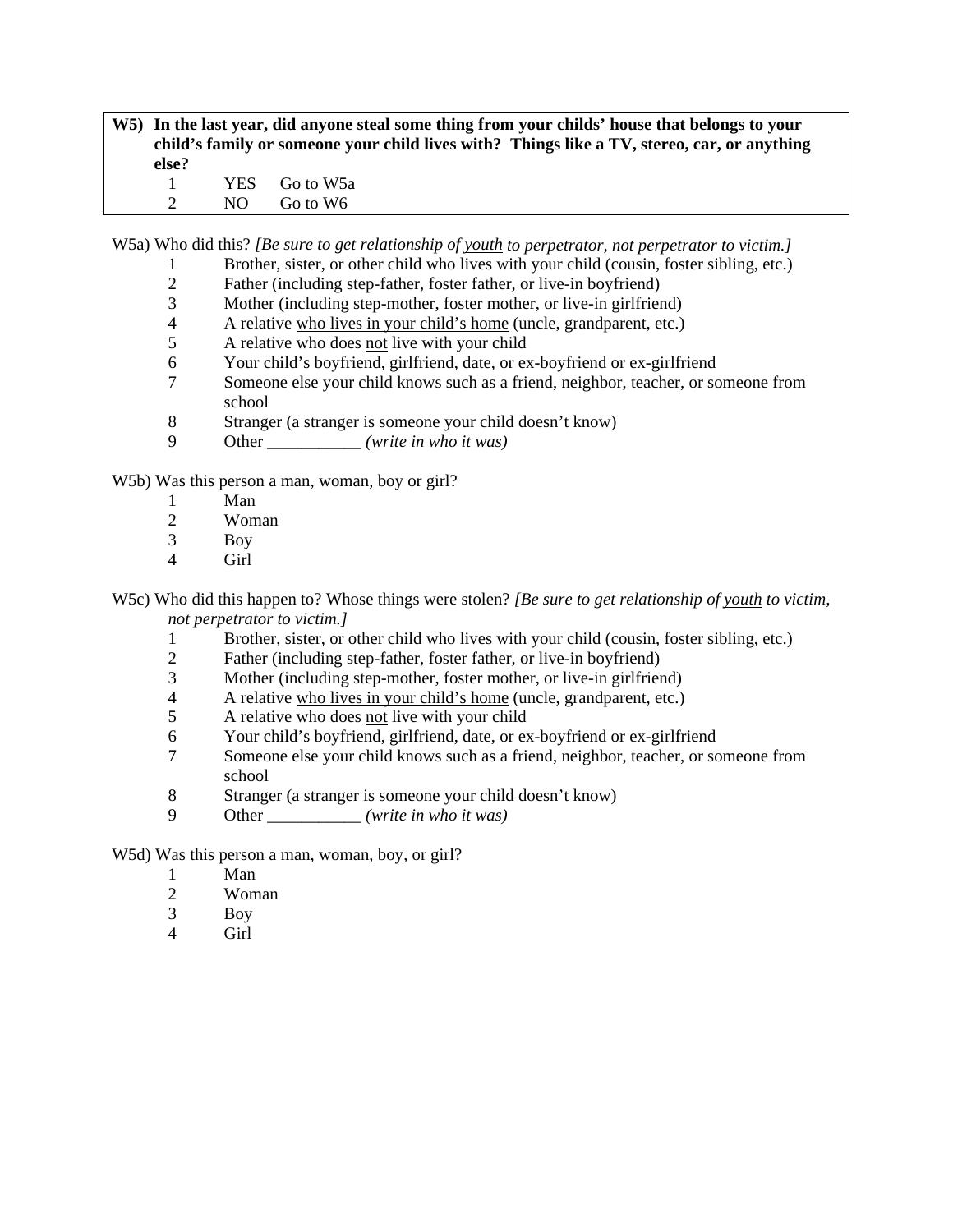# **W6) In the last year, was anyone close to your child murdered, like a friend, neighbor or someone in your child's family?**  1 YES Go to W6a 2 NO Go to W8 (W7 is omitted)

W6a) Who did this? *[Be sure to get relationship of youth to perpetrator, not perpetrator to victim.]*

- 1 Brother, sister, or other child who lives with your child (cousin, foster sibling, etc.)
- 2 Father (including step-father, foster father, or live-in boyfriend)<br>3 Mother (including step-mother, foster mother, or live-in girlfrien
- Mother (including step-mother, foster mother, or live-in girlfriend)
- 4 A relative who lives in your child's home (uncle, grandparent, etc.)
- 5 A relative who does not live with your child
- 6 Your child's boyfriend, girlfriend, date, or ex-boyfriend or ex-girlfriend
- 7 Someone else your child knows such as a friend, neighbor, teacher, or someone from school
- 8 Stranger (a stranger is someone your child doesn't know)
- 9 Other \_\_\_\_\_\_\_\_\_\_\_ *(write in who it was)*

W6b) Was this person a man, woman, boy or girl?

- 1 Man
- 2 Woman
- 3 Boy
- 4 Girl

W6c) Who did this happen to? Who was killed? *[Be sure to get relationship of youth to victim, not perpetrator to victim.]*

- 1 Brother, sister, or other child who lives with your child (cousin, foster sibling, etc.)
- 2 Father (including step-father, foster father, or live-in boyfriend)
- 3 Mother (including step-mother, foster mother, or live-in girlfriend)
- 4 A relative who lives in your child's home (uncle, grandparent, etc.)
- 5 A relative who does not live with your child
- 6 Your child's boyfriend, girlfriend, date, or ex-boyfriend or ex-girlfriend
- 7 Someone else your child knows such as a friend, neighbor, teacher, or someone from

school

- 8 Stranger (a stranger is someone your child doesn't know)
- 9 Other \_\_\_\_\_\_\_\_\_\_\_ *(write in who it was)*

W6d) Was this person a man, woman, boy, or girl?

- 1 Man<br>2 Wom
- Woman
- 3 Boy
- 4 Girl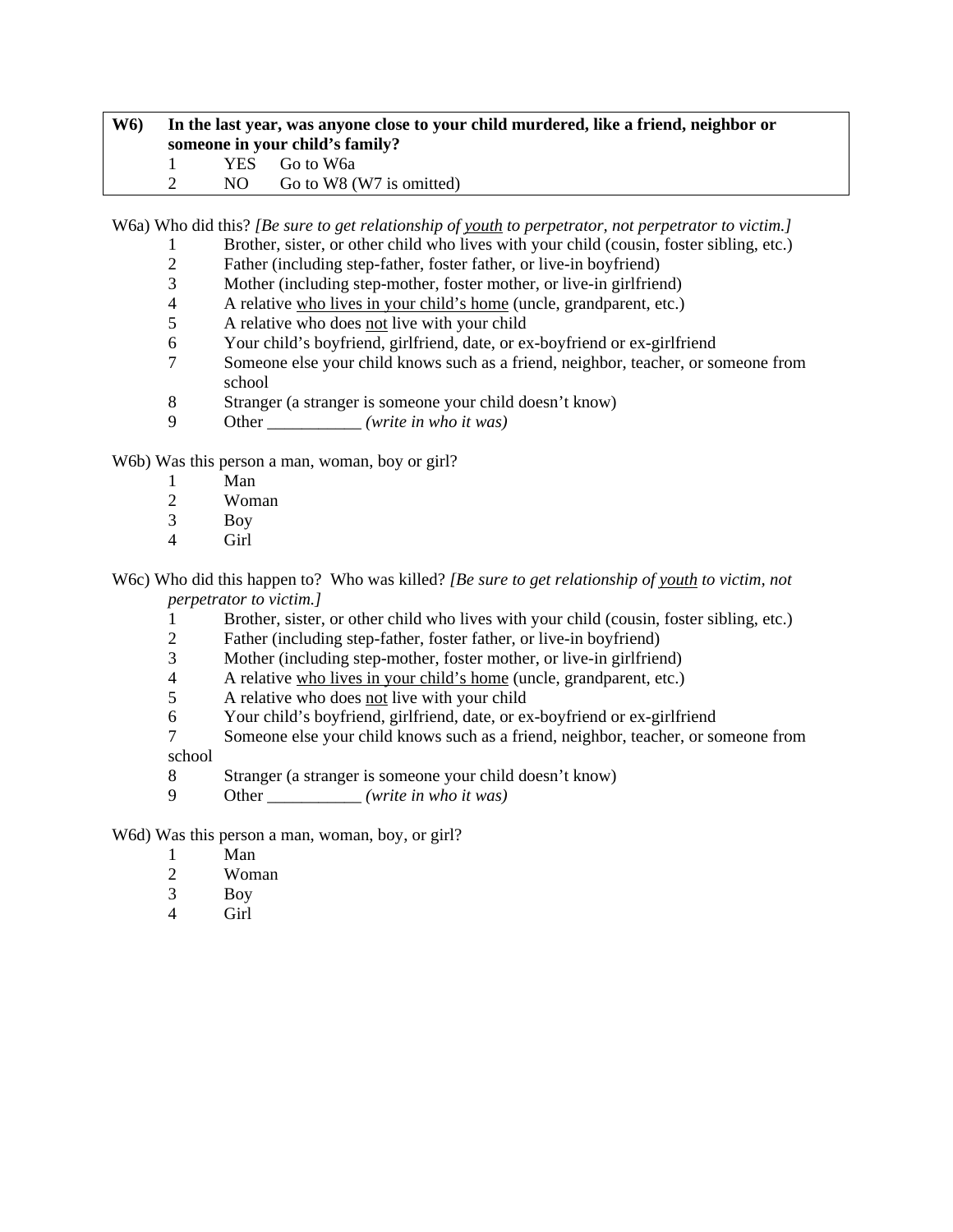| <b>W8</b> ) | In the last year, was your child in any place in real life where your child could see or hear<br>people being shot, bombs going off, or street riots? |     |               |  |
|-------------|-------------------------------------------------------------------------------------------------------------------------------------------------------|-----|---------------|--|
|             |                                                                                                                                                       |     | YES Go to W8a |  |
|             | $\mathcal{D}$                                                                                                                                         | NO. | Go to W9      |  |

W8a) Was your child physically hurt when this happened? *[If this is first time injury question is asked, read definition:]* "Hurt" means you could still feel pain the next day, you had a bruise, a cut that bled, or anything more serious like a broken bone.

- 1 Yes<br>2 No
- No.